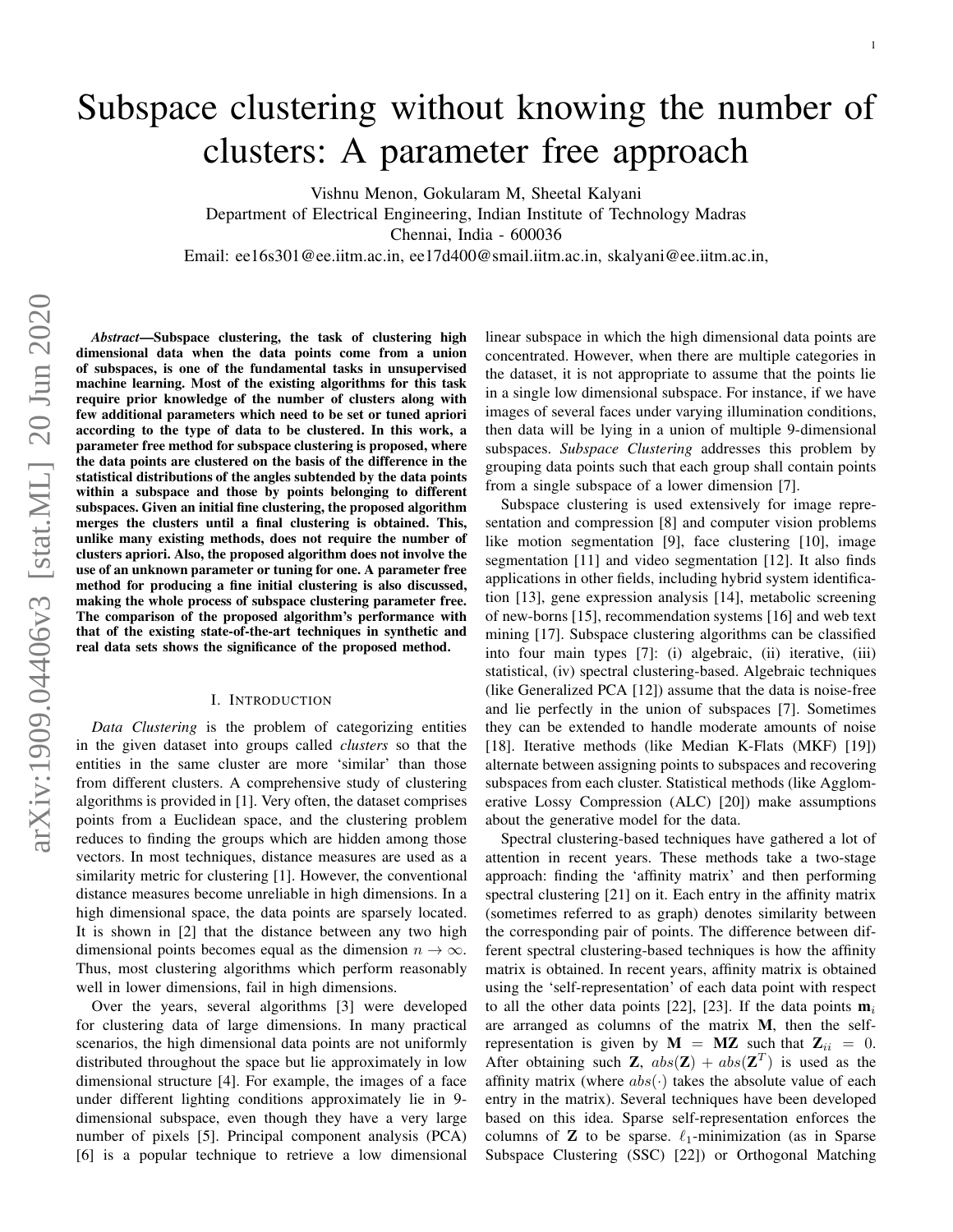Pursuit (as in SSC-OMP [24] [25]) can be used to obtain such sparse representation. Least square regression (LSR) [26] uses least-squares representations. Elastic net Subspace Clustering (EnSC) [27] provides a mixture of  $\ell_1$  and  $\ell_2$  regularizations to obtain self-representations. Few other techniques utilize low-rank self-representation like Low-Rank Recovery (LRR) [23] and Low-Rank Subspace Clustering (LRSC) [28]. Low-Rank Sparse Subspace Clustering (LRSSC) [29], [30] imposes low-rank constraint as well as sparsity constraint on the selfrepresentation matrix. Another work [31] uses block diagonal self-representation (BDR) and performs better than several existing approaches.

There also exist several agglomerative hierarchical algorithms [20], [32], [33] for subspace clustering. Agglomerative (or bottom-up) hierarchical methods start with a large number of fine clusters and merge them progressively until a stopping criterion is reached. Agglomerative Lossy Compression (ALC) [20], which is also a statistical subspace clustering method, finds the clustering that minimizes coding length needed to fit the data points with a Gaussian mixture. A recent work, [34] provides a new approach called Innovation Pursuit, which is an iterative method but can be integrated with spectral clustering to provide a new class of spectral clustering-based techniques. Currently, neural network-based clustering approaches are gaining popularity [35]. Especially, auto-encoder architecture [36] is used to obtain sparse [37] and low rank [38] representation for subspace clustering. These techniques can recover non-linear low dimensional structures underlying the data.

Recently, the distributions of angles between data points [39] have been used in [40] to develop a parameter free technique for outlier detection in high dimensions. While some previous works in subspace clustering [41]–[44] rely on the statistical distribution of angles, they do so only through the use of mean and all these works involve use of prior knowledge of the number of clusters (like in [43]) and/or involve the prior setting of one or more parameters (like in [44]). In contrast, the proposed work utilizes the entire distribution of angles, providing improved performance while also avoiding the need to tune any parameters. The proposed algorithm exploits the difference in the statistical distributions of angles subtended by the points within a subspace and of angles subtended by the points from different subspaces for achieving parameter free clustering.

#### *A. Motivation*

Many clustering algorithms require the user to supply the number of clusters to be formed beforehand. In many situations, fixing the number of clusters apriori is not a good choice, especially when the knowledge about the dataset is limited. For example, in gene expression datasets, the number of clusters to be prefixed is not so clear [45]. There are some clustering algorithms which require one or several parameters, if not the number of clusters. Self-representation based techniques require regularization parameters [22] to be set along with the number the subspaces. Even neural network-based clustering methods require the setting of several hyperparameters. There

are also methods which tune for unknown parameters in the model - for instance,  $\lambda$ -means clustering [46] tunes for the parameter  $\lambda$  in DP-means algorithm [47], a general clustering algorithm used to cluster data generated by Dirichlet Process. Similarly, ALC [20] doesn't need the number of clusters apriori but requires the user to provide the distortion level  $\epsilon$ . Different  $\epsilon$  will result in a different number of clusters in the output clustering, and hence we need to tune for  $\epsilon$  for the data in hand. When an algorithm requires one or more free parameters, the user has to set them using either cross-validation or prior knowledge about the dataset. However, parameter tuning [48] is a difficult task, and any incorrect tuning of parameters would result in huge performance degradation.

There are several techniques in the literature to determine the number of clusters for conventional distance-based clustering of low-dimensional data [49]–[52]. Several approaches were proposed for estimating the number of subspaces, and these estimates can then be used as an input for the subspace clustering algorithm. In [23], the authors suggested a way to obtain the number of subspaces by soft thresholding the singular values of the Laplacian matrix of the affinity matrix. But this approach needs to set a threshold  $\tau$ . In [41], it is suggested to estimate the number of subspaces by looking for the maximum separation between successive eigenvalues of the Laplacian matrix. Though this eigen-gap heuristic approach doesn't involve any threshold, the technique is still dependent on the parameters which were used to obtain the affinity matrix. Also, this heuristic can fail when data points are noisy, and subspaces are closer [21].

Recently, parameter free approaches have been developed in the areas of high dimensional outlier detection [40], sparse signal recovery [53] [54], robust regression [55], and these were shown to have results comparable with those which use the explicit knowledge about the parameters. Hence, we look for a parameter free method for subspace clustering.

#### *B. Contributions*

Given the high-dimensional data points coming from the union of several low-dimensional subspaces, we propose an algorithm to achieve a clustering without the knowledge of the true number of clusters, L. This essentially consists of two steps. First, we start with an initial clustering with a large number of clusters such that each cluster is likely to contain points from one subspace. In the second stage, the clusters are merged to arrive at a final clustering. Given an initial clustering, we propose a method based on the statistical distance between the distributions of the angles subtended by the data points to find the final clustering without having to prefix the number of clusters. This makes the proposed algorithm an agglomerative hierarchical method. We also suggest a parameter free approach for initial clustering.

The performance of the proposed algorithm is compared with state-of-the-art subspace clustering algorithms, namely, SSC-ADMM [22], SSC-OMP [25], EnSC [27], TSC [41], ALC [20] and LRR [56] and another recent algorithm namely, BDR-Z [31]. We compare the algorithms in terms of Clustering Error (CE) and Normalized Mutual Information (NMI)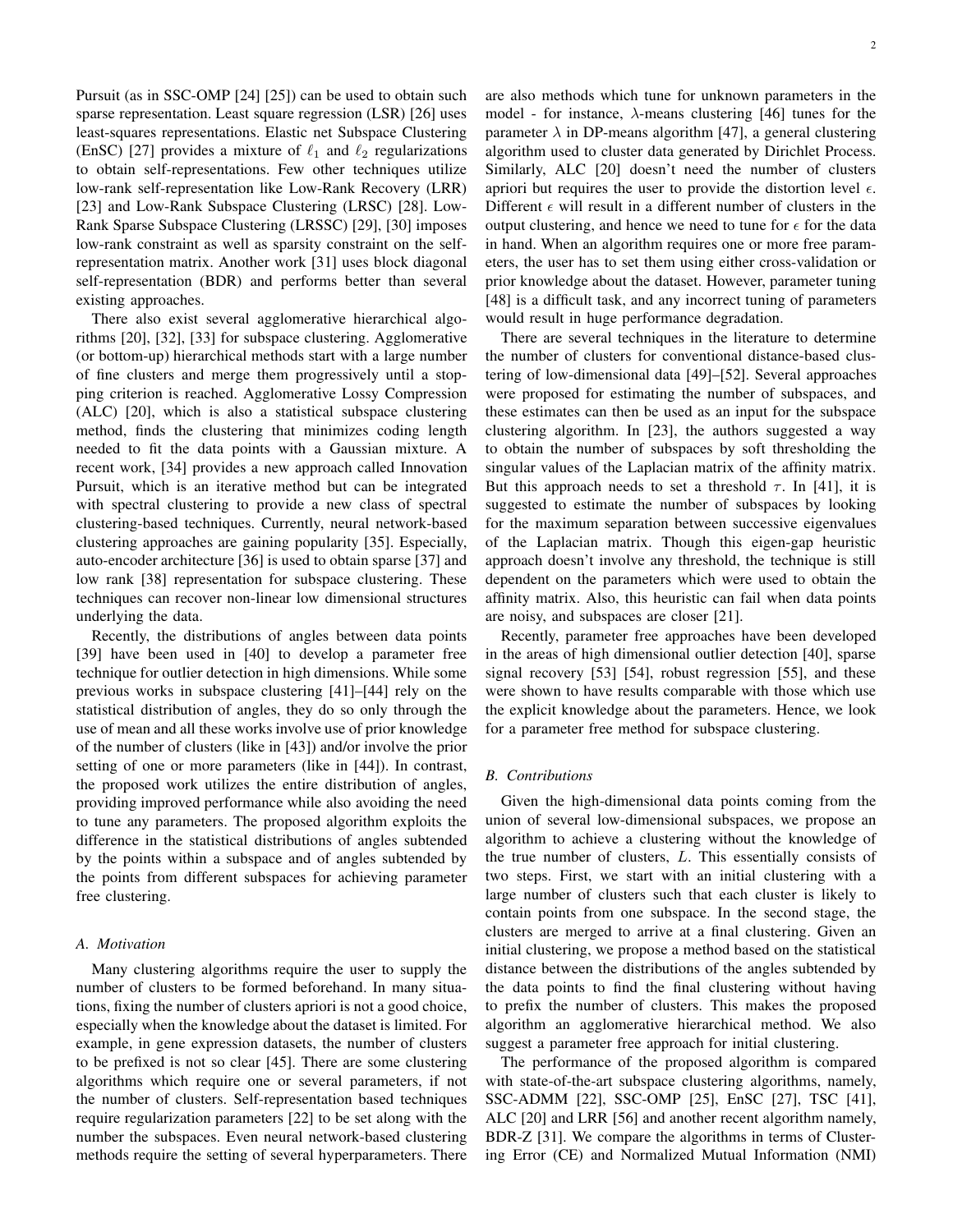on synthetic as well as real datasets like Gene Expression Cancer RNA-Seq [57] [58], Novartis multi-tissue [59], Wireless Indoor Localization [60] [58], Phoneme [61], MNIST [62], Extended Yale-B [63], [64] and Hopkins-155 [65]. It is observed that the proposed algorithm performs on par with other methods even without the need for the number of clusters or any other parameters and has lower computational complexity.

#### *C. Organization of the paper*

The rest of the paper is organized as follows. In Section II, we set up the problem and provide the definitions and notations used in this paper, along with a brief overview of the algorithm. The proposed parameter free algorithm for subspace clustering is introduced in Section III. In Section IV, we provide the analysis of our algorithm under certain assumptions on the data model. Section V provides numerical results on synthetic and real datasets and compares the performance of our algorithm with other existing algorithms. In Section VI, we discuss the utility of the proposed algorithm and its pros and cons in light of all the conducted experiments.

## II. OVERVIEW AND ESSENTIAL DEFINITIONS

The problem that we are addressing in this work is to find the clustering of a dataset comprising of high dimensional points coming from a union of subspaces. Suppose we have N data points  $\mathbf{m}_i \in \mathbb{R}^n, \forall i \in \{1, 2, ..., N\}$  and each  $\mathbf{m}_i \in$  $U_1 \cup U_2 \cup \ldots \cup U_L$ , where  $U_k$ 's,  $k \in \{1, 2, \ldots, L\}$ ,  $L \ll N$ are subspaces in  $\mathbb{R}^n$  with dimensions  $r_k$ 's respectively. We assume that there are  $N_k$  points from the subspace  $\mathcal{U}_k$ .

**Definition 1.** A clustering of the dataset with  $K \geq 1$ *clusters is defined as*  $C_K = \{I_1, I_2, \ldots, I_K\}$ *, where*  $I_j$ 's *are mutually disjoint index sets such that*  $\forall j = 1, 2, \ldots, K$ ,  $I_j \subseteq \{1, 2, \ldots, N\}$  and  $I_j \neq \emptyset$  with  $\bigcup_{i=1}^K$  $\bigcup_{j=1} I_j = \{1, 2, \ldots, N\}.$ *We will call*  $I_j$ 's as constituent clusters. If  $i \in I_j$ , we say that *j* is the cluster label of the point  $m_i$ .

Definition 2. *The true clustering of the dataset is defined as the clustering*  $C_L^* = \{I_1, I_2, \ldots, I_L\}$ *, where*  $\forall j =$ 1, 2, ..., L,  $I_j = \{i \mid \mathbf{m}_i \in \mathcal{U}_k \text{ for some } k \in 1, 2, ..., L\}$ *and*  $|I_j| = N_k$ *, where*  $|\cdot|$  *denotes the cardinality of the set. i.e., each constituent cluster contains indices of all the points from a subspace and only the points from that subspace.*

Here, we will be working with angles subtended by high dimensional data points and their distributions. We will be using the normalized data points  $\mathbf{x}_i = \frac{\mathbf{m}_i}{\|\mathbf{m}_i\|_2}$ , where  $\|\cdot\|_2$  denotes the  $\ell_2$  norm. These points  $\mathbf{x}_i \in \mathbb{R}^n, \forall i \in \{1, 2, ..., N\}$  will lie in the high dimensional hypersphere  $\mathbb{S}^{n-1}$ . Let  $\theta_{ij}$  denote the angle between two data points  $m_i$  and  $m_j$ , i.e.,

$$
\theta_{ij} = \cos^{-1}(\mathbf{x}_i^T \mathbf{x}_j) \qquad \theta_{ij} \in [0, \pi]. \qquad (1)
$$

In this work, we hypothesize that the angles subtended by the points within the subspace and the angles subtended by the points between subspaces come from different statistical distributions and these distributions can be well approximated in many cases by distinct Gaussians with a different location and scale parameters. This is true for a random subspace model<sup>1</sup> and also holds for many real datasets. The proposed algorithm looks at the statistical distances between the distributions of within-cluster and between-cluster angles, where the distributions are estimated through the available angle samples. The next few definitions correspond to these samples and the related estimates, with  $S^{(j)}$ ,  $j = 1, 2, ..., |S|$  denoting the  $j<sup>th</sup>$ element in a set S.

Definition 3. *The within-cluster angle set for constituent cluster*  $I_k$  *is defined as* 

$$
W_k = \{ \theta_{ij} \mid i, j \in I_k, i < j \}. \tag{2}
$$

If  $|I_k| = t_k$ , then  $|W_k| = \binom{t_k}{2}$  is the number of unique angles in the set.

Definition 4 (Within-cluster estimates). *Given a within-cluster angle set*  $W_k$  *for*  $I_k$ *, suppose*  $W_k^t \subseteq W_k$  *with*  $|W_k^t| = t$ *, then the estimates corresponding to this subset are given as*

$$
\mu_{w_k t} = \frac{1}{t} \sum_j W_k^{t,(j)} \quad \text{and}
$$

$$
\sigma_{w_k t}^2 = \frac{1}{t-1} \sum_j \left( W_k^{t,(j)} - \mu_{w_k t} \right)^2.
$$
 (3)

Here,  $\mu_{w_k t}$  and  $\sigma_{w_k t}^2$  are respectively sample mean and sample variance of elements of the set  $W_k^t$  and  $W_k^{t,(j)}$  $\kappa^{(i)}$  is the  $j^{th}$  element of the set  $W_k^t$ .

Definition 5. *The between-cluster angle set for two constituent clusters* I<sup>k</sup> *and* I<sup>l</sup> *is defined as*

$$
B_{kl} = \{ \theta_{ij} \mid i \in I_k, j \in I_l \}. \tag{4}
$$

Clearly,  $|B_{kl}| = t_k t_l$ , the number of possible cross angles.

Definition 6 (Between-cluster estimates). *Given a betweencluster angle set*  $B_{kl}$  *for*  $I_k$  *and*  $I_l$ *, suppose*  $B_{kl}^t \subseteq B_{kl}$  *with*  $|B_{kl}^t| = t$ , then the estimates corresponding to this subset are *given as*

$$
\mu_{b_{kl}t} = \frac{1}{t} \sum_{j} B_{kl}^{t,(j)} \quad \text{and}
$$

$$
\sigma_{b_{kl}t}^{2} = \frac{1}{t-1} \sum_{j} \left( B_{kl}^{t,(j)} - \mu_{b_{kl}t} \right)^{2}.
$$
 (5)

Here,  $\mu_{b_{kl}t}$  and  $\sigma_{b_{kl}t}^2$  are respectively sample mean and sample variance of elements of the set  $B_{kl}^{t}$  and  $B_{kl}^{t,(j)}$  is the  $j^{th}$  element of the set  $B_{kl}^{t}$ .

Bhattacharyya distance is a very popular measure used for measuring distances between probability distributions [66]. We use its empirical version [67] as our key metric.

**Definition 7.** Given two constituent clusters  $I_k$  and  $I_l$ , the *distance* Dkl *between them is defined as the Bhattacharyya distance [66] between the distribution of angles in* W<sup>k</sup> *and*  $B_{kl}$ , i.e.,  $D_{kl} = D_B(\theta_{W_k}, \theta_{B_{kl}})$ , where  $\theta_{W_k}$  is the statistical

<sup>1</sup>This will be introduced in Section III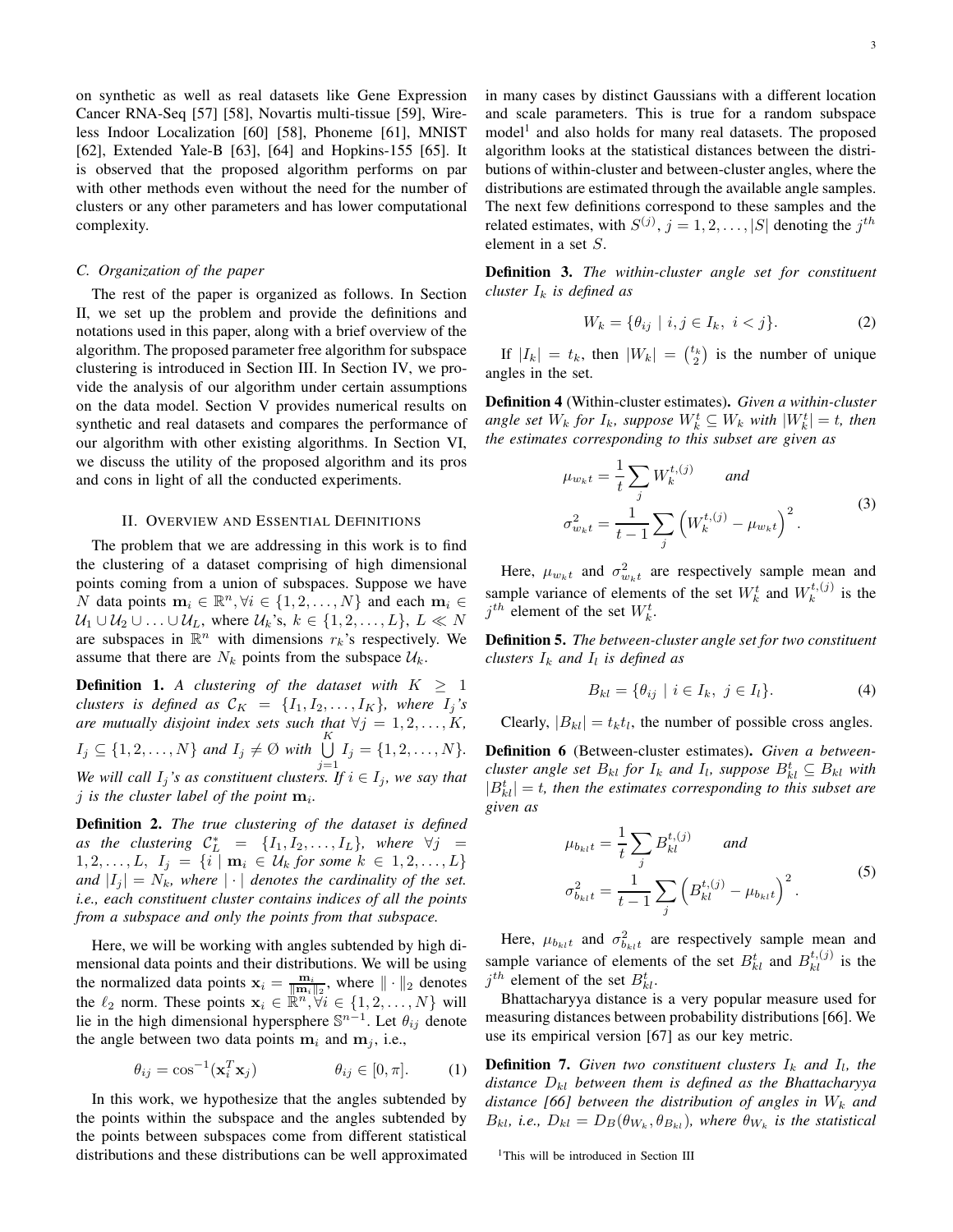*distribution of angles in*  $W_k$  *and*  $\theta_{B_{kl}}$  *is the statistical distribution of angles in*  $B_{kl}$  *and*  $D_B()$  *is the Bhattacharyya distance between them. The empirical version used here is defined as*

$$
d_{kl} = \frac{1}{4} \left[ \frac{(\mu_{w_k t} - \mu_{b_{kl}t})^2}{\sigma_{w_k t}^2 + \sigma_{b_{kl}t}^2} + \log_e \left( \frac{1}{4} \left[ \frac{\sigma_{w_k t}^2}{\sigma_{b_{kl}t}^2} + \frac{\sigma_{b_{kl}t}^2}{\sigma_{w_k t}^2} \right] + \frac{1}{2} \right) \right].
$$
 (6)

In the algorithm, We start from a fine clustering and merge those clusters which are closest in terms of the empirical Bhattacharyya distance until we reach a final clustering. The closeness is measured in terms of the scores, as defined below.

**Definition 8.** *Score of a constituent cluster*  $I_j$  *in a clustering*  $\mathcal{C}_K$  *is given by* 

$$
\eta_j = \min_{l=1,2,\dots,K, l \neq j} d_{jl}.\tag{7}
$$

*Also, we define the partner of a cluster as the one which produces its score. i.e., if*  $j' = \argmin$  $l=1,2,...,K, l\neq j$  $d_{jl}$ *, then*  $I_{j'}$  *is the partner of*  $I_i$ *.* 

**Definition 9.** *Score of a clustering*  $C_K$  *is given by* 

$$
\gamma_K = \min_{i=1,2,\dots,K} \eta_i. \tag{8}
$$

Let  $i^* = \argmin_{i=1,2,...,K} \eta_i$  and also let  $I_{j^*}$  be the partner of  $I_{i^*}$ . *Then, we call*  $(I_{i^*}, I_{j^*})$  *as a mergeable pair of*  $\mathcal{C}_K$ *.* 

The algorithm is explained in detail in Sections III and IV.

Other Notations:  $\mathbb{P}(\cdot)$  denotes the probability measure.  $\mathcal{N}(\mu, \sigma^2)$  denotes the normal distribution with mean  $\mu$  and variance  $\sigma^2$ . Let  $F_{\mathcal{N}}(\cdot)$  denote the cdf of the standard normal distribution,  $\Gamma(\cdot)$  denote the gamma function and  $\chi^2_k$  denote the standard chi-squared distribution with  $k$  degrees of freedom.  $F_{\chi^2_k}(\cdot)$  denotes the cdf of  $\chi^2_k$  distribution and  $F_{\chi^2(1,\lambda)}(\cdot)$ denotes the cdf of a non-central  $\chi^2$  distribution with 1 dof and the non-centrality parameter  $\lambda$ .  $\beta'(a, b)$  denotes beta prime distribution with parameters a and b and  $F_{\beta'(a,b)}(\cdot)$  is its cdf. Also, w.p indicates 'with probability'.  $|x|$  is the floor of x and  $\lceil x \rceil$  is the ceiling of x. O() denotes the Big O notation for complexity.  $abs(x)$  denotes the absolute value of x.

#### III. ALGORITHM

In this section, we will explain the proposed algorithm for clustering. First, we will assume that some process gives us an initial fine clustering  $C_P$  and develop an algorithm for merging. Then, we will discuss a method that will select the appropriate clustering from the set of outputs after the merging process such that the final clustering estimate is close to the true clustering. We will also discuss possible initial clustering methods. Here, we give a theoretical framework which forms the basic idea of our proposal. The exact definitions of the distances we used and the derivation of the thresholds can be found in Section IV.

#### *A. Algorithm for merging*

Suppose we have a fine clustering  $C_P$ , with  $P \gg L$ . The proposed algorithm runs through from  $P$  to 2, by merging clusters and then selects the appropriate clustering through methods described later. First, we will see the merging process starting with  $K = P$ .

- 1. Let the current clustering be  $\mathcal{C}_K$  with constituent clusters  $I_1, I_2, \ldots, I_K$ . For each  $I_j$ , calculate the distances between constituent clusters as per Definition 7 and then for each  $I_j$ , find its score  $\eta_j$  using (7) and also get their respective partners.
- 2. Calculate the score of the clustering  $\gamma_K$  as in (8) and find the mergeable pair in the current clustering  $\mathcal{C}_K$ . Let the mergeable pair be  $(I_{k_1}, I_{k_2})$ .
- 3. Merge clusters  $I_{k_1}$  and  $I_{k_2}$  and form the new clustering  $\mathcal{C}_{K-1}$  with  $K-1$  constituent clusters.
- 4. Repeat steps  $1 3$  until  $K = 2$ .

In this merging, we form a series of clusterings  $C_P, C_{P-1}, \ldots, C_2$  where each subsequent clustering is formed by merging the mergeable pair in the previous clustering, or in other words we simply combine the closest clusters in terms of the distance between distributions of the within-cluster angles and between-cluster angles.

The intuition behind this merging process is as follows. We hypothesize that the angles between points from the same subspace come from one statistical distribution, and the angles between points coming from different subspaces follow a different distribution. A theoretical treatment of this hypothesis and the motivation behind it is provided in Section IV. This hypothesis implies that, when there are constituent clusters with points from the same subspace in them, the statistical distance between the distributions of angles within the constituent cluster and between the constituent clusters would be close to 0, provided we have enough angle samples in each set.

To clarify, suppose we look at the clustering  $C_P$ . Take the constituent cluster  $I_1$  and suppose that  $I_k$  also contains only points from the same subspace, then the angles in  $W_1$  and  $B_{1k}$  come from the same distribution. This means that we have a low value close to 0 for  $d_{1k}$ , which is the measure of divergence between the distributions of angles in  $W_1$  and  $B_{1k}$ . On the other hand, if  $I_j$  is a constituent cluster with points from a different subspace to those in  $I_1$ , then the angles in  $W_1$  and  $B_{1j}$  come from different distributions, and hence the distance  $d_{1j}$  will be high and bounded away from 0. We calculate  $\eta_1$  as the minimum distance made by the constituent cluster  $I_1$ . When the clustering contains at least another constituent cluster with only points from the same subspace as is the case above, then the partner of that constituent cluster will be one of those clusters with only points from the same subspace. i.e., suppose for the above case, let  $I_k$ ,  $I_l$  and  $I_m$  have only points from the same subspace as in  $I_1$ , then the partner of  $I_1$  will be either  $I_k$ ,  $I_l$  or  $I_m$ . Hence, when we look at the bigger picture of a clustering, whenever a clustering contains at least a pair of constituent clusters having only points from the same subspace, the mergeable pair shall contain only points from the same subspace and the clustering score,  $\gamma_K$  will be very close to 0. In each step, we merge the closest clusters in terms of  $d_{kl}$ , which ensures that points from the same subspace get clustered together as we keep merging. The merging process is summarized in Algorithm 1.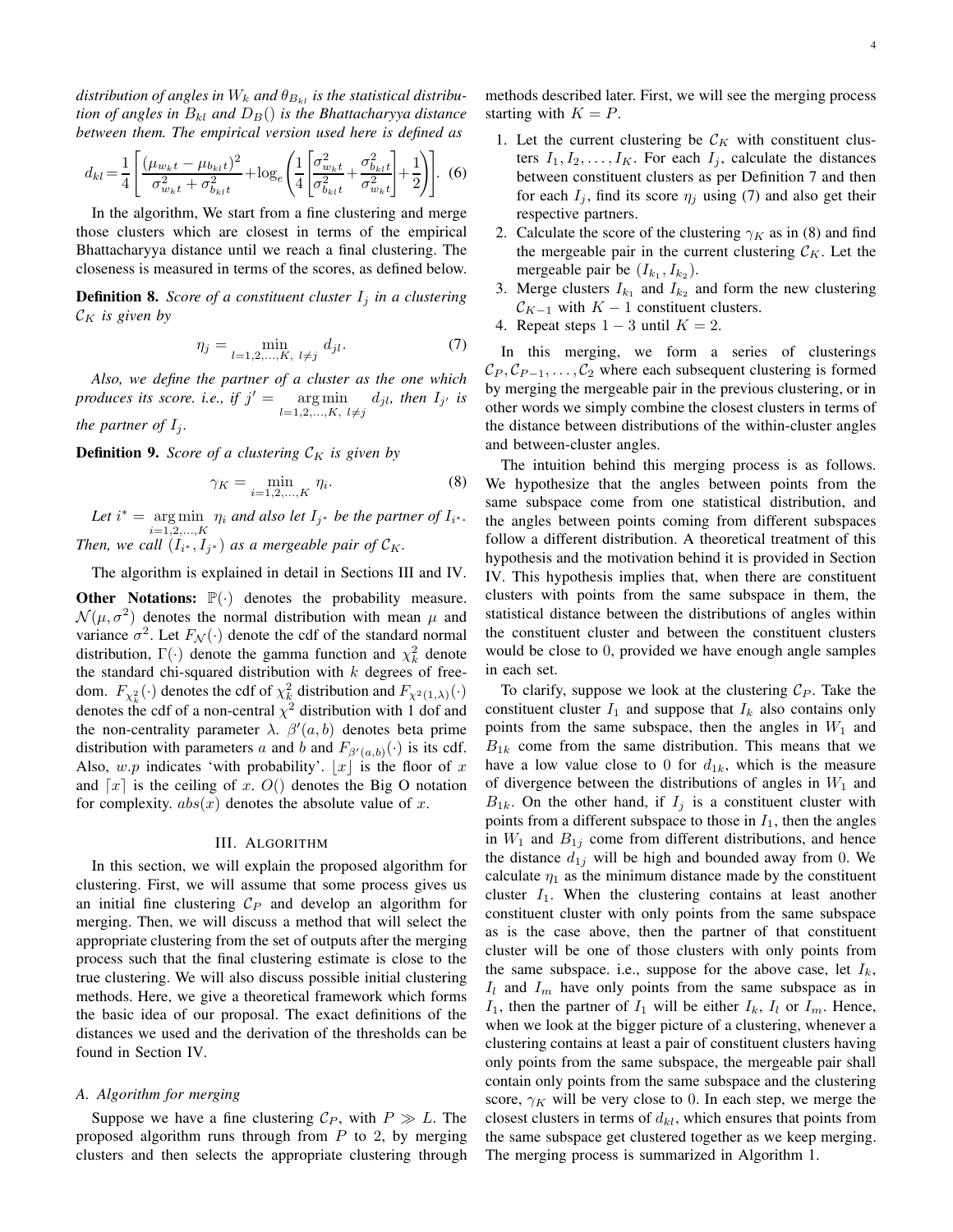## Algorithm 1 Procedure for Merging

**Input:** Initial clustering  $\mathcal{C}_P$ , normalized data matrix **X**. **Initial calculation**: Calculate  $\theta_{ij}$   $\forall i, j = 1, 2, ..., N$  as in (1). **Initialization:**  $K = P$ .

- 1: Calculate  $\gamma_K$  for the current clustering  $\mathcal{C}_K$  as in (8).
- 2: Merge the mergeable pair in  $\mathcal{C}_K$  and form  $\mathcal{C}_{K-1}$ .
- 3: Repeat steps  $1 2$  until  $K = 2$ .

**Output:** Clusterings  $C_P, C_{P-1}, \ldots, C_2$ .

## *B. Selecting optimal clustering*

If we start with a clustering  $C_P$  such that each constituent cluster in  $C_P$  only contains indices of points from one subspace, then through the merging process described in the previous subsection, at some point, we will arrive at a clustering  $C_{\hat{L}}$ . At this point, no two constituent clusters have points from the same subspace, which means that no cluster pair can form a distance  $d_{ij}$  that is close to 0. Hence, the cluster score  $\gamma_{\hat{t}}$  will take a jump from a value close to zero to a higher magnitude. This is what we try to exploit in our algorithm to find  $L$ .

Also note that here we compute the statistical distances using the angle samples we have in the within-cluster and between-cluster sets, i.e., for constituent clusters  $I_i$  and  $I_j$ ,  $\theta_{W_i}$ and  $\theta_{B_{ij}}$  are estimated distributions and  $d_{ij}$  is the empirical Bhattacharyya distance. Suppose we have  $t$  angle samples, we can state the following on the behaviour of  $\gamma_K$ :

- a) Suppose for a clustering  $\mathcal{C}_K$ ,  $I_i$  and  $I_j$  contain only points from the same subspace  $\mathcal{U}_a$  such that the angles between the points in  $U_a$  are distributed with a distribution  $p_{U_a}$ , then as the number of angle samples  $t \to \infty$ ,  $\theta_{W_i} \to p_{U_a}$ and  $\theta_{B_{ij}} \to p_{\mathcal{U}_a} \Rightarrow d_{ij} \to 0$ . In other words,  $d_{ij}$  will be very close to 0 if one has a large number of angle samples for estimating the distribution.
- b) Hence in  $\mathcal{C}_K$ , for  $I_i$ , if  $\exists I_j$  as described in a), then  $\eta_i \to 0$ given a large number of angle samples. This is because of the definition of  $\eta_i$ , which is the minimum distance that a constituent cluster makes.
- c) From the above, for a clustering  $\mathcal{C}_K$ , if there exists at least one such  $I_i, I_j$  pair as a), then  $\gamma_K = \min_{l=1,2,...,K} \eta_l \to 0$ at large enough number of angle samples.
- d) Suppose that such a pair as a) does not exist in  $\mathcal{C}_K$ , i.e., for any i and j,  $I_i$  and  $I_j$  contain points from different subspaces, say  $U_a$  and  $U_b$  respectively. Then, as  $t \to \infty$ ,  $\theta_{W_i} \to p_{U_a}$  and  $\theta_{B_{ij}} \to q$ , where q is the distribution of angles between points from different subspaces. Then, as t increases,  $d_{ij} \rightarrow D_B(p_{\mathcal{U}_a}, q)$  and since these are different distributions,  $d_{ij}$  is bounded away from 0  $\forall i, j$ , which in turn leads to  $\gamma_K$  being bounded away from 0.
- e) Also note that, whenever  $I_i$  and  $I_j$  contains a mixture of points from different subspaces, we cannot make an assertion on the nature of distributions in each set and hence the distance metric  $d_{ij}$  becomes unpredictable.

Hence while merging, suppose we arrive at a true clustering at  $K = L$ , then there exists no more mergeable pair which have points from the same subspace. So, we can state the following assuming that  $t \to \infty$ .

- For  $K > \hat{L}$ ,  $\gamma_K \to 0$ .
- For  $K = L$ ,  $\gamma_K$  is bounded away from zero.
- For  $K < L$ ,  $\gamma_K$  behaviour is unknown.

Now, we will describe the method that can identify  $\tilde{L}$  from the calculated  $\gamma_K$ 's. This method is essentially a thresholding scheme, which uses a threshold  $\zeta_K$  on the scores  $\gamma_K$  and looks for the first crossing of this threshold as our final clustering. The algorithm is summarized in Algorithm 2.

| <b>Algorithm 2</b> Thresholding with $\zeta_K$                              |
|-----------------------------------------------------------------------------|
| <b>Input:</b> $C_P, C_{P-1}, \ldots, C_2$ and associated $\gamma_K$ 's.     |
| 1: For each K, calculate $\zeta_K$ as in (16).                              |
| 2: $\hat{L} = \max\{K \mid \gamma_K > \zeta_K\}.$                           |
| 3: $\hat{\mathcal{C}}_{\hat{L}} = \mathcal{C}_{\hat{L}}$ .                  |
| <b>Output:</b> Estimated optimal clustering $\hat{\mathcal{C}}_{\hat{r}}$ . |

In Section IV, we formulate a threshold  $\zeta_K$  theoretically, which with a very high probability ensures that the scores  $\gamma_K \leq \zeta_K$  whenever the mergeable pair in  $\mathcal{C}_K$  contains only points from the same subspace, i.e., through this threshold we ensure that whenever  $K > L$ , the scores  $\gamma_K \leq \zeta_K$ . So, L is the first instance where the score exceeds the threshold, and we find that as in step 2 in Algorithm 2. The formulation of the high probability threshold involves a statistical analysis on the distances and is discussed in Section IV-B, where we derive the threshold  $\zeta_K$ . For this derivation, we use a data model described in Section IV-A, where we also provide the motivation behind the model.

## *C. Initial Clustering*

The algorithm discussed previously requires as input an initial fine clustering  $C_P$  with  $P \gg L$ . Here, we discuss possible methods to get this clustering from data. One way is to use well-known algorithms for clustering, setting them for over-estimating the number of clusters. For instance, one could use K-Means clustering by setting a large value for K. Here we will use a method based on the closeness of points while keeping a minimum of 3 points per cluster, which is the only assumption made. The following steps describe the algorithm for initial clustering.

- 1. For each data point, find the two closest points in terms of the acute angles between them, i.e.  $\cos^{-1}(abs(\mathbf{x}_i^T \mathbf{x}_j))$ . Let us call them allies of a point.
- 2. Starting from any point chosen randomly, form clusters with the point and it's two allies. Run through the points forming such clusters, avoiding repetition of points in clusters. Here, a new cluster is formed only when a point and both its allies are not already allocated to a cluster. Hence, in this run, a lot of points go unallocated.
- 3. For all the points left out, add them to the cluster of its closest ally, if it has a cluster allocated or else add them to the cluster of its second ally. After this run, all points are added to some cluster.

This forms our initial clustering, with at least 3 points in each constituent cluster. Please note that this initialization scheme does not guarantee that the initial clustering has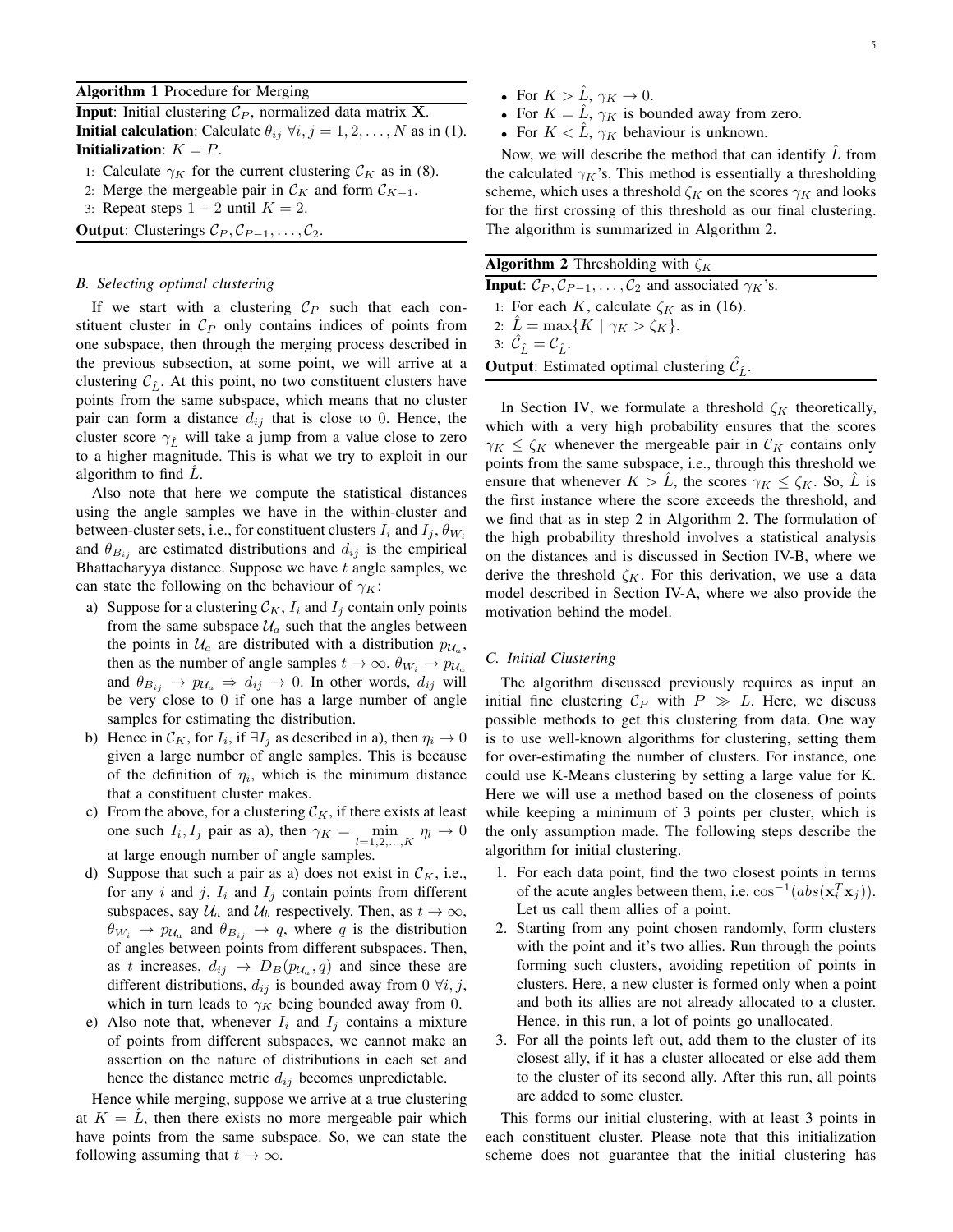constituent clusters with points only from the same subspace. This method of initial clustering is similar to [68] and could be improved upon as part of future work.

# IV. THEORETICAL ANALYSIS

To provide theoretical results, we require a model for data points from different subspaces. In this section, we will describe the assumptions that we make on the data model and the motivation behind this assumption. Then, under this model, we analyse the algorithm theoretically and derive the threshold  $\zeta_K$ . Here we show theoretically that, under the Gaussian assumption on the nature of distributions of angles, the score  $\gamma_K \leq \zeta_K$  with high probability, whenever a mergeable pair exists in the current clustering. This will result in the algorithm achieving a true clustering with high probability.

## *A. Assumptions used and their motivations*

The distribution of angle between two high dimensional points is studied in detail in [39]. When independent points are chosen uniformly at random from  $\mathbb{S}^{n-1}$ , the distribution of the angles between any two of them is approximately Gaussian with mean  $\frac{\pi}{2}$  and variance  $\frac{1}{n-2}$  [39]. Even if all the points are independent, the angles which involve the same point are only pairwise independent [69]. Let us look at the following model:

**Model 1.** The subspaces  $U_i$ 's,  $i = 1, 2, \ldots, L$  are chosen uni*formly at random from the set of all*  $r_i$  *dimensional subspaces respectively and the normalized points in each subspace are sampled uniformly at random from the*  $U_i \cap \mathbb{S}^{n-1}$ *.* 

Note that Model 1 is the fully-random model as used in [41], [70]. In this model, we can use results proved in [39], [40] to state the following:

**Lemma 1.** In Model 1, let  $\mathcal{C}_L^*$  be a true clustering.

- a) When  $i, j \in I_k$ , with  $I_k$  corresponding to the subspace  $U_a$ ,  $\theta_{ij}$ 's are identically distributed with an ex*pected value of*  $\frac{\pi}{2}$  *and its pdf is given by*  $h_{r_a}(\theta)$  = 1  $\sqrt{\pi}$  $\Gamma\left(\frac{r_a}{2}\right)$  $\frac{1}{\Gamma\left(\frac{r_a-1}{2_r}\right)} (\sin \theta)^{r_a-2}, \quad \theta \in [0, \pi].$
- b) *When*  $i \in I_k$ ,  $j \in I_l$ , then  $\theta_{ij}$ 's are identically distributed with an expected value of  $\frac{\pi}{2}$  and its pdf is given by  $h_n(\theta) = \frac{1}{\sqrt{\pi}}$  $\Gamma\left(\frac{n}{2}\right)$  $\frac{1}{\Gamma(\frac{n-1}{2})}(\sin \theta)^{n-2}, \quad \theta \in [0, \pi]$ . Also,  $\theta_{ij}$ *converges in distribution to*  $\mathcal{N}\left(\frac{\pi}{2},\frac{1}{n-2}\right)$  $\left(\right)$  as  $n \to \infty$  and *the rate of convergence is of*  $O\left(\frac{1}{n}\right)$ .

口

*Proof.* Please refer to Appendix A.

Also, we state the following remark.

**Remark 1.** *The pdf*  $h_p(\theta)$  *from Lemma 1 can be approximated by the pdf of Gaussian distribution with mean*  $\frac{\pi}{2}$  *and variance*  $\frac{1}{p-2}$ , specifically for  $p ≥ 5$  as validated in [39].

Through Lemma 1 and Remark 1, we can see that in Model 1, the angles between points coming from the same subspace and the angles between points of different subspaces both follow Gaussian distribution with different variances. Model

1 gives us a framework to work with. However, it is too restrictive. Hence, we generalize this model: We assume that the angles between points in the same subspace are approximately Gaussian distributed with some mean  $\mu_w$  and variance  $\sigma_w^2$  and those coming from points of different subspaces also approximately Gaussian distributed with some other mean  $\mu_b$ and variance  $\sigma_b^2$ , with all of the parameters varying according to the data used and the pair of clusters considered. Essentially, the distributions of angles subtended by points in the same subspace and those from different subspaces have different distributions, both of which can be well approximated by Gaussian distributions. We can see that this assumption holds in many cases. Fig. 1 shows the histogram of within-cluster angles and between-clusters angles in Gene Expression Cancer RNA-Seq dataset [57] [58], which are approximately Gaussian distributed with different parameters<sup>2</sup>. This is the motivation behind making the following assumption in this work.



Fig. 1. Distribution of within-cluster angles and between-clusters angles in Gene Expression Cancer RNA-Seq dataset

**Assumption 1.** *For*  $x_1, x_2, \ldots x_{N_a} \in \mathcal{U}_a$ *, the angles between* them,  $\theta_{ij}$ 's are identically distributed as  $\mathcal{N}(\nu_a, \rho_a^2)$ . For any  $x_i \in \mathcal{U}_a$  *and*  $x_j \in \mathcal{U}_b$ *, the angle*  $\theta_{ij}$  *is distributed as*  $\mathcal{N}(\nu_{ab}, \rho_{ab}^2)$ *. For any i, j, k* and *l,* the angles  $\theta_{ij}$ *,*  $\theta_{ik}$  and  $\theta_{il}$ *are not mutually independent but are pairwise independent, i.e.,*  $\theta_{ij}$  *and*  $\theta_{ik}$  *are independent, so are*  $\theta_{ij}$  *and*  $\theta_{il}$ *.* 

Please note that the model only assumes that the distributions of within-cluster angles and between-cluster angles are Gaussian and does not require the subspaces to be linearly independent. Also, note that trivially the angles are mutually independent if they do not have a common point involved. We assume throughout this work that the angles formed by points within a subspace have a Gaussian distribution and those between points coming from different subspaces have a different Gaussian distribution. As seen in the previous section, the proposed algorithm for finding the final clustering from a given clustering with a large number of constituent clusters is

<sup>2</sup>For this illustration, we have considered the clusters - LUAD and PRAD from the dataset.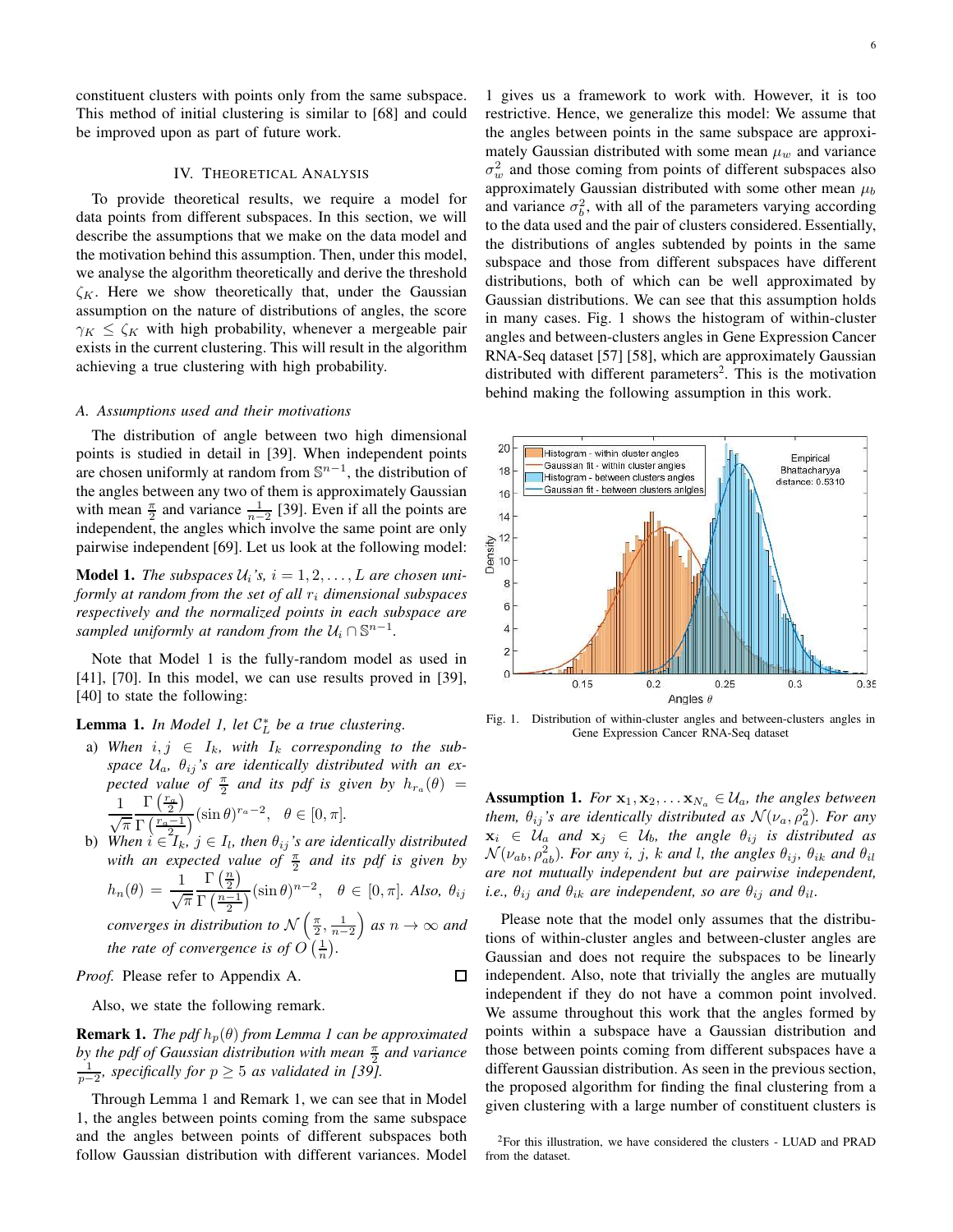based on distances between distributions of angles within and between constituent clusters. We will model the angles using Assumption 1 and derive the threshold  $\zeta_K$  theoretically in the next subsection.

#### *B. Theoretical behaviour of scores*

For theoretical analysis, we will work under Assumption 1. Consider a clustering  $\mathcal{C}_K$ . Let  $I_i$  and  $I_j$  be two constituent clusters in  $\mathcal{C}_K$ . Let  $|I_i| = \omega_i$  and  $|I_j| = \omega_j$ . Here, we will do the following:

- i Characterize  $d_{ij}$  mathematically looking at its statistical properties when  $I_i$  and  $I_j$  contain only points from the same subspace  $\mathcal{U}_a$  and also when  $I_i$  and  $I_j$  contain points from different subspaces  $\mathcal{U}_a$  and  $\mathcal{U}_b$ .
- ii We will use this to develop the threshold  $\zeta_K$ , which is a high probability upper bound on  $\gamma_K$  whenever there exists some  $I_i, I_j \in \mathcal{C}_K$  which contains only points from the same subspace.

When we use Assumption 1,  $d_{ij}$  between constituent clusters  $I_i$  and  $I_j$  is the Bhattacharyya distance between two normal distributions. We calculate it empirically using angle samples as defined in (6). The properties of this are studied in detail in [67].

Under Assumption 1, we have only assumed pairwise independence of angles and not mutual independence when they involve the same data point. In this section, we will ensure that the estimates are generated by independent angles by designing the subsets  $W_i^t$  and  $B_{ij}^t$  as such. We want to ensure that the samples used for the estimates  $\mu_{w_i t_{ij}}$  and  $\mu_{b_{ij}t_{ij}}$  are independent samples and also ensure that  $\mu_{w_i t_{ij}}$ and  $\mu_{b_{ij}t_{ij}}$  are independent with respect to each other. For this, we have to ensure that we only pick at most two angles formed by a point in these estimates. Lemma 3 in Appendix B designs such subsets  $W_i^{t_i}$  and  $B_{ij}^{t_j}$  with  $t_i = \lfloor \frac{\omega_i}{2} \rfloor$  and  $t_j = \min(\omega_i, \omega_j)$ , where the samples in these subsets are independent. Let  $t_{ij} = \min(t_i, t_j) = \min(\lfloor \frac{\omega_i}{2} \rfloor, \omega_j)$ .

Further in the analysis, we will assume that we use only  $t_{ij}$  samples each from the sets  $W_i^{t_i}$  and  $B_{ij}^{t_j}$  for getting our estimates. This helps in simplifying the analysis without compromising on its crux. Let  $W_i^t$  and  $B_{ij}^t$  be these sets, and  $\mu_{w_i t_{ij}}, \sigma^2_{w_i t_{ij}}$  and  $\mu_{b_{ij} t_{ij}}, \sigma^2_{b_{ij} t_{ij}}$  be the corresponding estimates. Let us also denote  $X_{ij} = (\mu_{w_i t_{ij}} - \mu_{b_{ij} t_{ij}})$ ,  $Y_{ij} =$  $\sigma_{w_it_{ij}}^2+\sigma_{b_{ij}t_{ij}}^2,$   $Z_{ij}=\sigma_{w_it_{ij}}^2/\sigma_{b_{ij}t_{ij}}^2$  and also  $U_{ij}=X_{ij}^2/Y_{ij}$ and  $V_{ij} = Z_{ij} + \frac{1}{7}$  $\frac{1}{Z_{ij}}$ . Then  $d_{ij} = \frac{1}{4} \Big( U_{ij} + \log_e \left[ \frac{V_{ij}}{4} + \frac{1}{2} \right] \Big)$ . We will first look at the distribution and properties of these estimates.

## Lemma 2. *Under Assumption 1:*

a) If  $I_i$  and  $I_j$  contain points only from the same subspace  $\mathcal{U}_a$ , then the estimates  $\mu_{w_it_{ij}}$  and  $\sigma^2_{w_it_{ij}}$  are independent and so too are  $\mu_{b_{ij}t_{ij}}$  and  $\sigma_{b_{ij}t_{ij}}^2$ . Also,

$$
\frac{t}{2\rho_a^2} X_{ij}^2 \sim \chi_1^2 \text{ and } \sigma_{w_i t_{ij}}^2, \sigma_{b_i t_{ij}}^2 \sim \frac{\rho_a^2}{t_{ij} - 1} \chi_{t_{ij} - 1}^2. \tag{9}
$$

b) If  $I_i$  contain points only from subspace  $U_a$  and  $I_j$  from Ub*:*

$$
\frac{t_{ij}}{\rho_a^2 + \rho_{ab}^2} X_{ij}^2 \sim \chi^2 \left( k = 1, \lambda = t_{ij} \frac{(\nu_a - \nu_{ab})^2}{\rho_a^2 + \rho_{ab}^2} \right),
$$
  

$$
\sigma_{w_i t_{ij}}^2 \sim \frac{\rho_a^2}{t_{ij} - 1} \chi_{t_{ij} - 1}^2, \ \sigma_{b_{ij} t_{ij}}^2 \sim \frac{\rho_{ab}^2}{t_{ij} - 1} \chi_{t_{ij} - 1}^2.
$$
 (10)

*Proof.* Please refer to Appendix B.

 $\Box$ 

Now, we will look at  $d_{ij}$ , given in (6) for both cases where the points come from the same subspace and different subspaces.

**Theorem 1.** Suppose  $I_i$  and  $I_j$  contain points from the *same subspace*  $U_a$  *with*  $t_{ij}$  *independent angle samples used for estimating the sample means and variances. Then under Assumption 1,*

$$
d_{ij} \le \frac{1}{\sqrt{t_{ij} - 1}} \qquad w.p \ge 1 - \epsilon_{t_{ij}}.\tag{11}
$$

*Here,*  $\epsilon_{t_{ij}}$  = 2 −  $F_{\beta'(\frac{1}{2}, t_{ij}-1)}$  $\begin{pmatrix} t_{ij} \end{pmatrix}$  $(t_{ij}-1)^{\frac{3}{2}}$  $\setminus$ −  $F_{\beta'(\frac{t_{ij}-1}{2},\frac{t_{ij}-1}{2})}\left(\frac{c+\sqrt{c^2-4}}{2}\right) + F_{\beta'(\frac{t_{ij}-1}{2},\frac{t_{ij}-1}{2})}\left(\frac{c-\sqrt{c^2-4}}{2}\right)$  $\setminus$ *, where*  $c = 4 \left( e^{\frac{2}{\sqrt{t_{ij}-1}}} - \frac{1}{2} \right)$ .

*Proof.* First, look at  $Y_{ij}$ , we use the result that if  $A_1 \sim \chi_{a_1}^2$ ,  $A_2 \sim \chi^2_{a_2}$ , then  $A_1 + A_2 \sim \chi^2_{a_1 + a_2}$ . Using this and (9) in Lemma 2,  $\sigma_{w_i t_{ij}}^2 + \sigma_{b_{ij} t_{ij}}^2 \sim \frac{\rho_a^2}{t_{ij}-1} \chi_{2(t_{ij}-1)}^2 \Rightarrow \frac{t_{ij}-1}{\rho_a^2} Y_{ij} \sim$  $\chi^2_{2(t_{ij}-1)}$ . Again from (9) in Lemma 2,

$$
U_{ij} = \frac{X_{ij}^2}{Y_{ij}} = \frac{2(t_{ij} - 1)}{t_{ij}} \frac{A_1}{A_2},
$$

where  $A_1 \sim \chi_1^2$  and  $A_2 \sim \chi_{2(t_{ij}-1)}^2$ . Using the result that the ratio of two independent chi-squared random variables follows a beta prime distribution [71],  $\frac{A_1}{A_2} \sim \beta'(\frac{1}{2}, t_{ij} - 1)$ . Hence,  $\frac{t_{ij}}{2(t_{ij}-1)} U_{ij} \sim \beta' \left(\frac{1}{2}, t_{ij}-1\right)$ . This leads to the following:

$$
U_{ij} \le \frac{2}{\sqrt{t_{ij}-1}} \quad w.p \quad F_{\beta'(\frac{1}{2}, t_{ij}-1)}\left(\frac{t_{ij}}{(t_{ij}-1)^{\frac{3}{2}}}\right). \quad (12)
$$

Let  $c = 4 \left( e^{\frac{2}{\sqrt{t_{ij}-1}}} - \frac{1}{2} \right)$  . Now, we look at:  $_{\mathbb{P}}\bigl($  $log_e\left(\frac{V_{ij}}{4}\right)$  $\frac{\gamma_{ij}}{4} + \frac{1}{2}$ 2  $\setminus$ ≤ 2  $\sqrt{t_{ij}-1}$  $\Big) \equiv \mathbb{P} \left( V_{ij} \leq c \right).$  $\mathbb{P}(V_{ij} \leq c) = \mathbb{P}$  $\sqrt{2}$  $Z_{ij}$  + 1  $\lambda$  $=$   $\mathbb{P}$  $\left($ Z 2

$$
\mathbb{P}(V_{ij} \le c) = \mathbb{P}\left(Z_{ij} + \frac{1}{Z_{ij}} \le c\right) = \mathbb{P}\left(Z_{ij}^2 - cZ_{ij} + 1 \le 0\right).
$$
  
Consider  $Z_{ij}^2 - cZ_{ij} + 1 \le 0$ . The roots of this quadratic are

 $i_j^2 - cZ_{ij} + 1 \leq 0$ . The roots of this quadratic are  $(z_0, z'_0) = \frac{c \pm \sqrt{c^2 - 4}}{2}$ . Note that  $e^{\frac{z_0}{\sqrt{t_{ij} - 1}}} \geq 1 \Rightarrow c^2 \geq 4$ . Thus,  $z_0$  and  $z'_0$  are real with  $z'_0 \leq z_0$ . Hence,  $Z_{ij}^2 - cZ_{ij} + 1 \leq 0 \Rightarrow$  $(Z_{ij} - z'_0)(Z_{ij} - z_0) \leq 0 \Rightarrow Z_{ij} \in [z'_0, z_0]$ . Thus,

$$
\mathbb{P}(Z_{ij}^2 - cZ_{ij} + 1 \le 0) = \mathbb{P}\left(\frac{c - \sqrt{c^2 - 4}}{2} \le Z_{ij} \le \frac{c + \sqrt{c^2 - 4}}{2}\right).
$$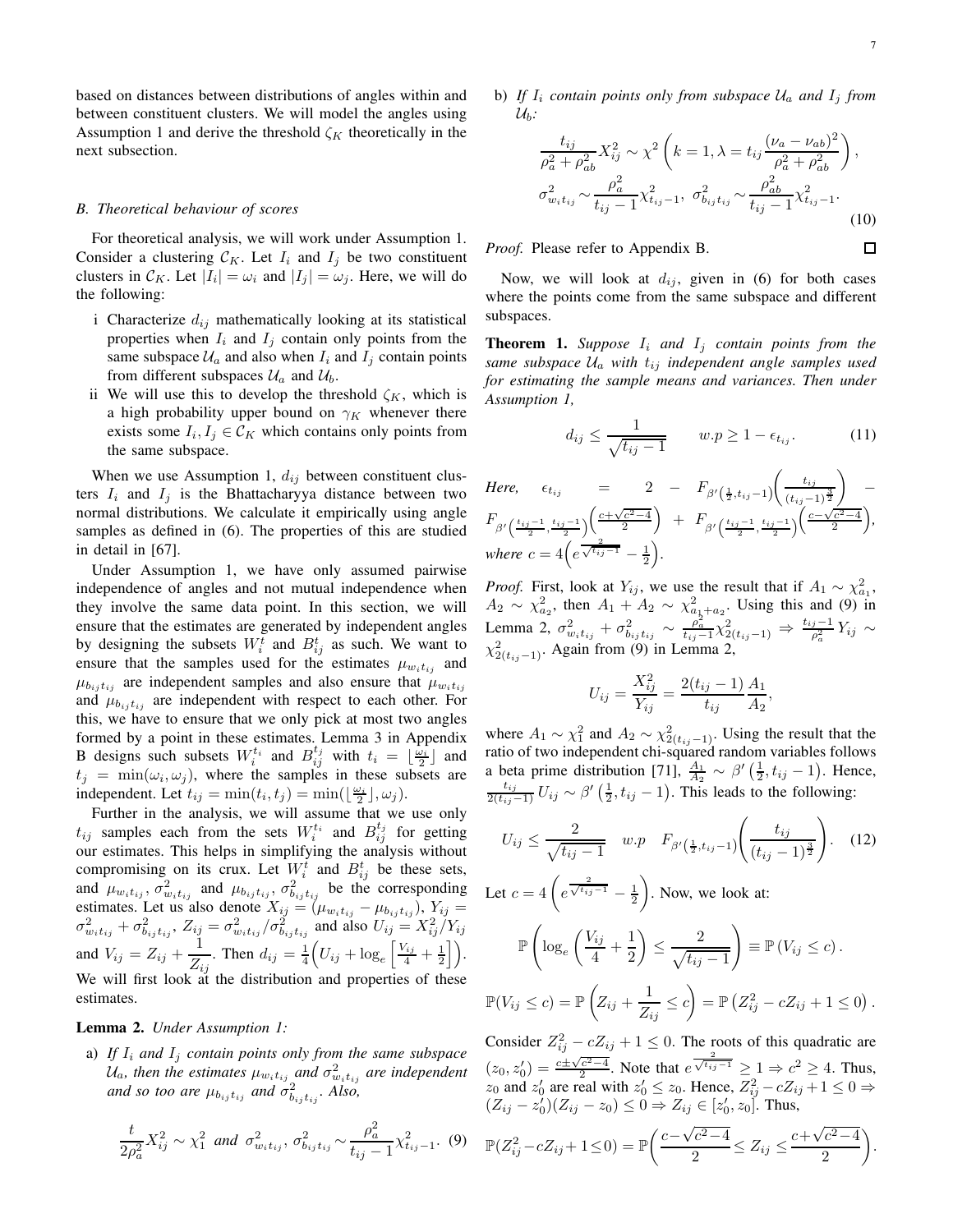8

Note that  $Z_{ij} = \sigma_{w_i t_{ij}}^2 / \sigma_{b_{ij} t_{ij}}^2 = A_1 / A_2$ , where  $A_1 \sim \chi_{t_{ij}-1}^2$ and  $A_2 \sim \chi^2_{t_{ij}-1}$ . Since  $Z_{ij}$  is the ratio of two independent chi-squared random variables,  $Z_{ij} \sim \beta' \left( \frac{t_{ij}-1}{2}, \frac{t_{ij}-1}{2} \right)$ . Thus,  $w.p \; \; F_{\beta'(\frac{t_{ij}-1}{2},\frac{t_{ij}-1}{2})}\left(\frac{c+\sqrt{c^2-4}}{2}\right) - F_{\beta'(\frac{t_{ij}-1}{2},\frac{t_{ij}-1}{2})}\left(\frac{c-\sqrt{c^2-4}}{2}\right),$  $log_e\left(\frac{V_{ij}}{4}\right)$  $\frac{\gamma_{ij}}{4} + \frac{1}{2}$ 2  $\setminus$ ≤ 2  $\sqrt{t_{ij}-1}$  $(13)$ 

Note that  $d_{ij} = \frac{1}{4} \left( U_{ij} + \log_e \left[ \frac{V_{ij}}{4} + \frac{1}{2} \right] \right)$ . We know that  $\mathbb{P}(A \cap B) \ge \mathbb{P}(A) + \mathbb{P}(B) - 1$ . So, combining (12) and (13),  $w.p \geq 1 - \epsilon_{t_{ij}}$  with  $\epsilon_{t_{ij}}$  as defined in the statement,

$$
d_{ij} \leq \frac{1}{4} \left( \frac{2}{\sqrt{t_{ij} - 1}} + \frac{2}{\sqrt{t_{ij} - 1}} \right) = \frac{1}{\sqrt{t_{ij} - 1}}.
$$

Table I gives a numerical perspective of the bound and its probability. As seen, the lower bound on probability increases with  $t_{ij}$ .

TABLE I PROBABILITIES AND BOUNDS IN THEOREM 1

| $t_{i,i}$             | 11       | 51       | 101      | 151      |
|-----------------------|----------|----------|----------|----------|
| $\iota_{i,i}$         | 0.3162   | 0.1414   | 0.1      | 0.0816   |
| $1-\epsilon_{t_{ij}}$ | 0.970174 | 0.999567 | 0.999980 | 0.999998 |

Through the next theorem, we will derive a lower bound for  $d_{ij}$ , when  $I_i$  and  $I_j$  contain points from different subspaces.

Theorem 2. *Suppose,* I<sup>i</sup> *contain points only from subspace*  $U_a$  and  $I_j$  from  $U_b$  with  $t_{ij}$  independent angle samples used *for estimating the sample mean and variances. Let*  $M_{ab}$  =  $|\nu_a - \nu_{ab}|$  $\sqrt{\rho_a^2 + \rho_{ab}^2}$ *,*  $R_{ab} = \frac{\rho_a^2}{r^2}$  $\rho_{ab}^2$  $+\frac{\rho_{ab}^2}{2}$  $\rho_{ab}^2$  and  $\alpha_{t_{ij}} = e^{\frac{4}{\sqrt{t_{ij}-1}}}$ . Then,  $d_{ij} \geq \frac{1}{\sqrt{1+i}}$  $\frac{1}{\sqrt{t_{ij}-1}}$   $w.p \geq 1-\delta_{t_{ij}}^{ab}$  $(14)$ 

*where*

$$
\delta_{t_{ij}}^{ab} = 1 - \left[ F_{\chi_{t_{ij}-1}^{2}}((t_{ij}-1)\alpha_{t_{ij}}) - F_{\chi_{t_{ij}-1}^{2}}((t_{ij}-1)(2-\alpha_{t_{ij}})) \right]^{2}
$$
  
 
$$
\times \left[ 1 - F_{\chi^{2}(1,t_{ij}M_{ab}^{2})}(t_{ij}\log_{e}(1+M_{ab})\alpha_{t_{ij}}) \right], \text{ when}
$$

$$
t_{ij} \geq 1 + \frac{16}{(\log_{e}\psi_{ab})^{2}}, \tag{15}
$$

*where,*

where,  
\n
$$
\psi_{ab} = \frac{\sqrt{(R_{ab}-2)^2(1+M_{ab})^2+32R_{ab}(1+M_{ab})-(R_{ab}-2)(1+M_{ab})}}{8}.
$$

# *Proof.* Please refer to Appendix B

Note that the bound in (15) is a very conservative sufficient condition. A numerical perspective can be seen in Table II, where  $t_{min} = \left[1 + \frac{16}{(\log_e \psi_{ab})^2}\right]$ .  $R_{ab}$  and  $M_{ab}$  give a sense of how well the distributions of angles are separated. As expected, when these quantities are large,  $t_{min}$  reduces, i.e. with a lesser number of angle samples, we get a larger  $d_{ij}$ value. One could also note that, for  $0 < M_{ab} < e - 1$ , the probabilities are not very high at  $t_{ij} = t_{min}$ , in which case

TABLE II Probabilities and Bound in theorem 2:  $t_{min} = \left\lceil 1 + \frac{16}{(\log_{e}\psi_{ab})^2} \right\rceil$ m

|          | $M_{ab}=0$ |                                         |           | $M_{ab}=2$                 | $M_{ab}=3$ |                                    |  |
|----------|------------|-----------------------------------------|-----------|----------------------------|------------|------------------------------------|--|
| $R_{ab}$ | $t_{min}$  | $-\frac{\delta^{ab}_{t_{min}}}{\sigma}$ | $t_{min}$ | $-\,\delta^{ab}_{t_{min}}$ | $t_{min}$  | $\cdot$ $-\,\delta^{ab}_{t_{min}}$ |  |
| 3        | 1575       | 0.994042                                | 50        | 0.998565                   | 35         | 0.998918                           |  |
| 10       | 118        | 0.997716                                | 40        | 0.998573                   | 35         | 0.998918                           |  |
| 20       | 68         | 0.998275                                | 38        | 0.998440                   | 35         | 0.998918                           |  |

the high probability condition of  $M_{ab} = 0$  is applicable since  $U_{ij} \geq 0$  in any case.

Suppose we have a clustering  $\mathcal{C}_K$ , such that each constituent cluster in  $\mathcal{C}_K$  only contains points from the same subspace. Let  $S_K^{\mathcal{O}} = \{(i, j) \mid \forall p \in I_i \text{ and } q \in I_j, \mathbf{x}_p \in \mathcal{U}_a \text{ and } \mathbf{x}_q \in \mathcal{U}_b\}$  $U_b$ ,  $a \neq b$ ,  $i, j \in 1, 2, \ldots, K$  denote the set of all clustering index pairs such that the points in them belong to different subspaces and let  $S_K^{\mathcal{I}} = \{(\overline{i},j) \mid \forall p \in I_i \text{ and } q \in I_j, \mathbf{x}_p, \mathbf{x}_q \in$  $U_a$  for some  $a, i, j \in 1, 2, ..., K$  denote clustering index pairs such that the points in them belong to one subspace. Let  $d_{\mathcal{O}} = \min_{(i,j)\in S_K^{\mathcal{O}}} d_{ij}$  be the minimum inter-subspace distance and suppose  $t_{\mathcal{O}}$  angle samples were used for its computation. Let the corresponding closest subspaces be  $\mathcal{U}_a$  and  $\mathcal{U}_b$ . Let  $T_K^L = \{t_{ij} \mid (i,j) \in S_K^L\}$  denote the set of the number of independent angle samples used for computation of the distance between cluster pairs which contain points from only one subspace. Under the above notations and assumptions, we can state the following corollary, which is a direct consequence of Theorems 1 and 2 and defines the threshold  $\zeta_K$ .

Corollary 1 (To Theorems 1 and 2). *Suppose the clustering*  $\mathcal{C}_K$  as described above, with mergeable pair  $(I_{i^*}, I_{j^*})$ , has a *non-empty*  $S_K^{\mathcal{I}}$ . Let  $t_K$  be the number of independent samples used for estimates in the mergeable pair. If  $t_{\mathcal{O}} \geq 1 {+} \frac{16}{(\log_{e}\psi_{ab})^2}$ and  $t_{\mathcal{O}} \leq a$  *t* least one element in  $T_K^{\mathcal{I}}$ , then  $w.p \geq 1-\epsilon_{t_K}-\delta_{t_{\mathcal{O}}}^{ab}$ , *the mergeable pair contains points from the same subspace and*  $\gamma_K \leq \zeta_K$ *, when* 

$$
\zeta_K = \frac{1}{\sqrt{t_K - 1}}.\tag{16}
$$

*Proof.* As per Theorem 1, for any  $(i, j) \in S_K^{\mathcal{I}}$ ,  $d_{ij} \leq \frac{1}{\sqrt{ti}}$  $\frac{1}{t_{ij}-1}$ . From Theorem 2, for the closest inter-subspace cluster pair  $d_{\mathcal{O}} \geq \frac{1}{\sqrt{t_{\mathcal{O}-1}}}$   $w.p \geq 1 - \delta_{t_{\mathcal{O}}}^{ab}$ . Also, we have assumed that  $t_{\mathcal{O}} \leq$  at least one element in  $T_K^{\mathcal{I}}$ , which means that there exist some  $t_{ij}$  with  $(i, j) \in S_K^{\mathcal{I}}$ , such that  $d_{\mathcal{O}} \geq \frac{1}{\sqrt{t_{ij}}}$  $\frac{1}{t_{ij}-1}$ . Hence,  $d_{\mathcal{O}} \geq d_{ij}$  for some  $(i, j) \in S_K^{\mathcal{I}}$ . So the mergeable pair  $(I_{i^*}, I_{j^*})$  contains points from the same subspace and hence  $d_{i^*j^*} \leq \frac{1}{\sqrt{t_K-1}}$  with probability  $1 - \epsilon_{t_K}$  from Theorem 1. Hence,  $w.p \geq 1 - \epsilon_{t_K} - \delta_{t_O}^{ab}$ , the statement is true.  $\Box$ 

From the above, it is clear that, at any stage  $K$  of the algorithm, if suitable conditions are satisfied, Algorithm 1 merges two clusters from the same subspace and hence the merging process keeps merging constituent clusters with only indices of points from the same subspace until it reaches a true clustering. Through Corollary 1, we have shown that until then

 $\Box$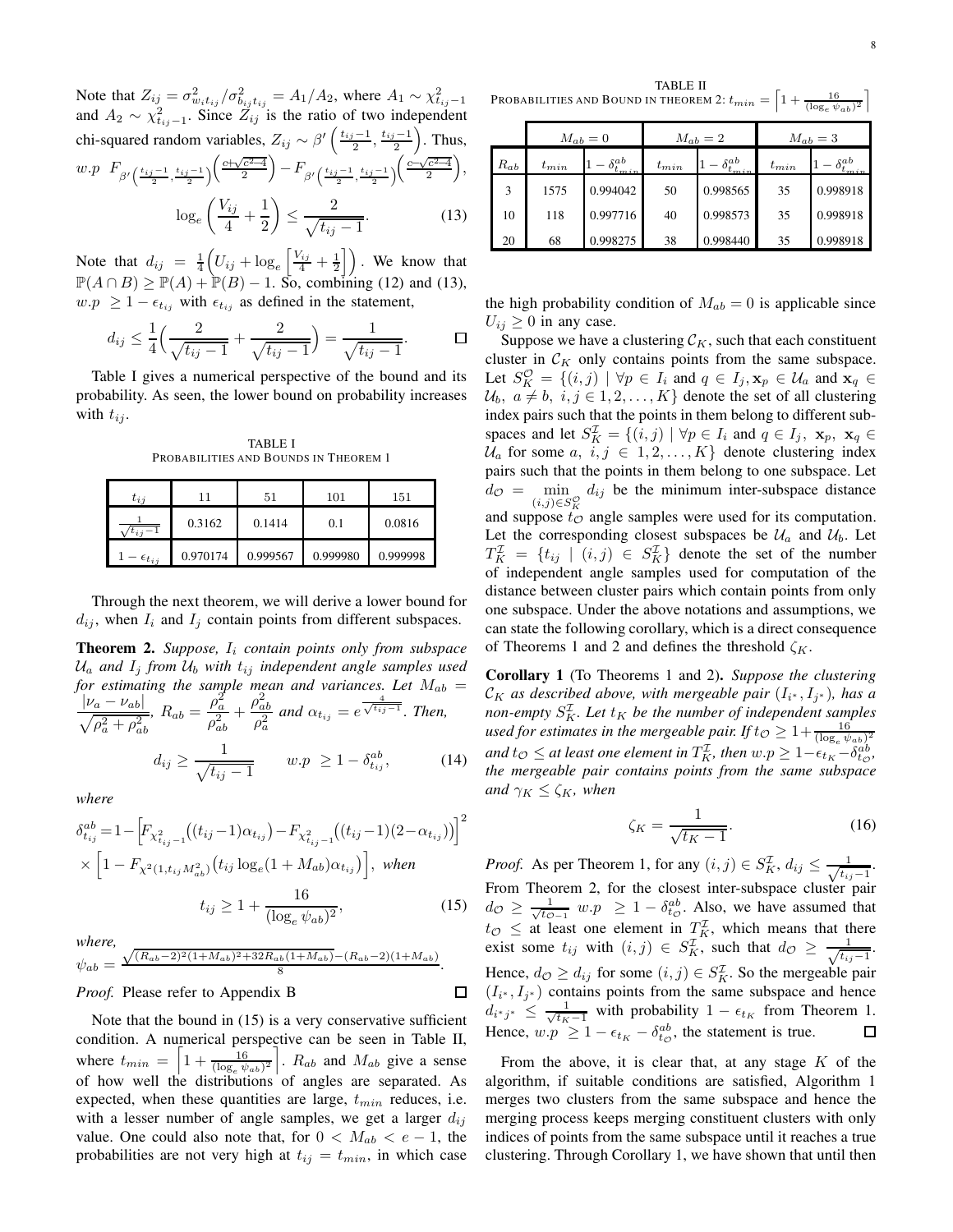$\gamma_K \leq \zeta_K$  with a high probability. And at this point, since the mergeable pair will contain points from different subspaces,  $\gamma_K$  will be high, and we select this crossover instance as the estimated clustering in Algorithm 2. We demonstrate this behaviour of  $\gamma_K$  in Fig. 2. Here, we have considered Model 1 and the data points are drawn from  $L = 6$  subspaces, each of dimension 7 in  $\mathbb{R}^{100}$ . It can be seen that  $\gamma_K$  is close to 0 when  $K > 6$  and when  $K = 6$ ,  $\gamma_K$  is bounded away from 0 and  $\gamma_K > \zeta_K$ . From the above observations, we can state the following remark:



Fig. 2. Clustering score  $\gamma_K$  and threshold  $\zeta_K$  in Model 1 with  $L = 6$ subspaces in  $\mathbb{R}^{100}$  each is of dimension 7

**Remark 2.** Suppose we are given an initial clustering  $C_P$ *such that each constituent cluster in*  $\mathcal{C}_P$  *contains only indices of points from the same subspace. Under suitable conditions as described in Theorems 1 and 2 and Corollary 1, an estimate*  $\hat{\mathcal{C}}_{\hat{L}}$ , which is arrived at by the merging process in Algorithm 1 *and the selection process in Algorithm 2, is a true clustering with a high probability.*

Note that the conditions derived are very conservative sufficient conditions for the algorithm to merge correctly at any stage. For instance, consider Model 1 where  $M_{ab} = 0$ . It has been observed that even for the cases with smaller  $R_{ab}$ , the algorithm works perfectly, starting with initial clusters having just 3 or 4 points (i.e.,  $t_{ij} = 2$ ). With  $n = 100$  and ranks of the subspaces  $r = 10$ ,  $R_{ab} = \frac{n-2}{r-2} + \frac{r-2}{n-2} = 12.33$  and Theorem 2 dictates  $t_{min} = 96$  to achieve  $1 - \delta_{t_{min}}^{ab} = 0.9979$ . But with just  $t_{ij} = 2$ , the algorithm achieves error-free clusterings, as shown in Table III. The error is also minimum in many real datasets as illustrated in Section V. Thus, the algorithm works with minimal error in much harsher conditions than those suggested by Theorems 1 and 2 and Corollary 1. It is extremely difficult to get tighter bounds and conditions as the distribution of empirical Bhattacharyya distance has not been characterized and to do so is beyond the scope of this work.

#### *C. A Note on Complexity*

The complexity for computing all the  $\binom{N}{2}$  angles between *n*-dimensional points is  $O(N^2n)$ . For P constituent clusters in the initial clustering, one has to compute the statistical distances for all possible combinations. When these are computed as described in the previous sections, one could precompute the sum of angles and the squared sum of angles for all possible combinations, leading to a complexity of  $O(P^2)$ . In the merging process, using the precomputed values, one can update the distances using simple arithmetic, leading to a complexity of  $O(P)$ . Hence, the overall complexity is  $O(max(N^2n, P^2))$ . Runtime comparisons are provided in Section VI.

#### V. NUMERICAL RESULTS

In this section, we validate the performance of our algorithm numerically through simulations in synthetic as well as real datasets. We compare the performance with state-of-the-art subspace clustering algorithms - SSC-ADMM [22], SSC-OMP [25], EnSC [27], TSC [41], ALC [20] and LRR [56] and another recent algorithm BDR-Z [31]. The codes for these algorithms are obtained from respective authors. All these algorithms, except ALC, require us to provide an estimate of the number of clusters, L apriori, which we denote as  $L_{in}$ . However, as mentioned in  $[41]$ , we can estimate  $L$  by eigengap heuristic - we denote  $L$  estimated using this technique as  $\hat{L}_{eg}$ . We also denote the number of clusters estimated by our algorithm as  $\hat{L}_{our}$ . Throughout the experiments, for the existing algorithms, we have used the default or tuned parameters provided by the authors in their codes, unless stated explicitly. For our algorithm, we use the initial clustering described in Section III-C unless otherwise specified. The best performance in each experiment is given in boldface.

## *A. Metrics for comparison*

We compare the performance in terms of *Clustering Error* (CE) and *Normalized Mutual Information* (NMI). Clustering error [41] is defined as the fraction of points misclassified by the algorithm. It is computed as follows. Let  $c_i$  and  $\tilde{c}_i$ ,  $i =$  $1, 2, \ldots N$  denote respectively the true cluster label of the point  $m_i$  and the label assigned to it by the algorithm. Then,

$$
\mathrm{CE} = \min_{\pi} \left( 1 - \frac{1}{N} \sum_{i=1}^{N} \mathbb{I} \left( c_i, \pi(\tilde{c}_i) \right) \right),
$$

where  $\mathbb{I}(a, b) = 1$  if  $a = b$ , 0 otherwise.  $\pi(\tilde{c}_i)$  is the one-one reassignment of the label  $\tilde{c}_i$ ,  $\pi(\tilde{c}_i) \in \{1, 2, ..., L\}$  where  $\tilde{c}_i \in$  $\{1, 2, \ldots, L\}$ . We compute Normalized Mutual Information [72] as

$$
\text{NMI} = \frac{\mathcal{I}(\mathcal{C}_L; \hat{\mathcal{C}}_{\hat{L}})}{0.5(\mathcal{H}(\mathcal{C}_L) + \mathcal{H}(\hat{\mathcal{C}}_{\hat{L}}))},
$$

where  $\mathcal{H}(\cdot)$  and  $\mathcal{I}(\cdot;\cdot)$  respectively denote the empirically computed entropy of the cluster and mutual information between clusters. CE close to 0 and NMI close to 1 are desirable.

#### *B. Results on Synthetic Datasets*

*1) Random Subspace Models:* We first illustrate the results if the data points are from Model 1. It is known that for the points  $\mathbf{x}_i$ 's to be uniformly distributed in  $\mathcal{U}_k \cap \mathbb{S}^{n-1}$ , the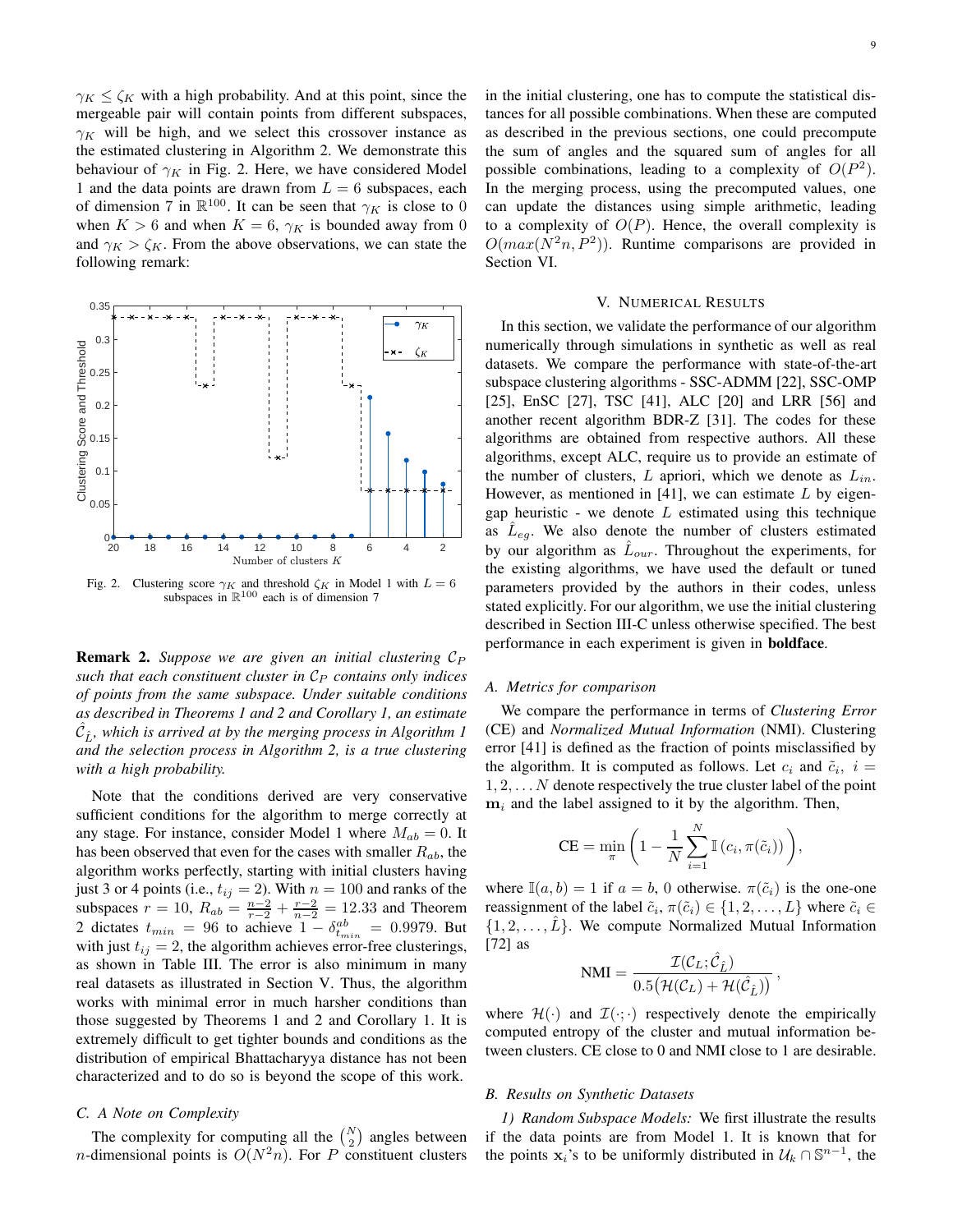|                        |                 |              | Ours       |           | <b>SSC-ADMM</b> |       | <b>SSC-OMP</b> |                                                                | <b>EnSC</b> |           | <b>BDR-Z</b> |              | <b>TSC</b>          |       | <b>ALC</b> | <b>LRR</b>  |            |               | $\lambda$ -Means |
|------------------------|-----------------|--------------|------------|-----------|-----------------|-------|----------------|----------------------------------------------------------------|-------------|-----------|--------------|--------------|---------------------|-------|------------|-------------|------------|---------------|------------------|
|                        |                 | <b>CE</b>    | <b>NMI</b> | <b>CE</b> | <b>NMI</b>      | CE    | <b>NMI</b>     | CE                                                             | <b>NMI</b>  | <b>CE</b> | <b>NMI</b>   | CE           | <b>NMI</b>          | CE    | <b>NMI</b> | <b>CE</b>   | <b>NMI</b> | CЕ            | <b>NMI</b>       |
|                        | $L=4$           | $\mathbf{0}$ |            | 0         | 1               | 0.002 | 0.997          | 0.001                                                          | 0.998       | 0.022     | 0.985        | $\mathbf{0}$ |                     | 0     |            | 0.066       | 0.973      | <b>NA</b>     | <b>NA</b>        |
| Subspace-<br>Normal    | $L=7$           | 0            | 1          | 0.001     | 0.999           | 0.101 | 0.949          | 0.062                                                          | 0.969       | 0.001     | 0.999        | 0            | 1                   | 0     | 1          | 0.074       | 0.969      | <b>NA</b>     | <b>NA</b>        |
|                        | $L=10$          | $\mathbf{0}$ | 1          | 0.02      | 0.989           | 0.11  | 0.954          | 0.126                                                          | 0.95        | 0.024     | 0.989        | 0.02         | 0.99                | 0     | 1          | 0.12        | 0.961      | NA            | NA               |
|                        | $L=4$           | 0            | 1          | 0.023     | 0.984           | 0.001 | 0.998          | 0.002                                                          | 0.997       | 0.025     | 0.988        | $\mathbf{0}$ |                     | 0     | 1          | 0.034       | 0.967      | NA            | <b>NA</b>        |
| Subspace-<br>Uniform   | $L=7$           | 0            | 1          | 0.024     | 0.987           | 0.023 | 0.987          | 0.024                                                          | 0.987       | 0.024     | 0.987        | 0            |                     | 0     | 1          | 0.04        | 0.977      | <b>NA</b>     | <b>NA</b>        |
|                        | $L=10$          | $\mathbf{0}$ | 1          | 0.04      | 0.979           | 0.02  | 0.989          | 0.021                                                          | 0.989       | 0.04      | 0.979        | 0.02         | 0.989               | 0     |            | 0.005       | 0.998      | <b>NA</b>     | NA               |
|                        | $L=12$          | $\mathbf{0}$ | 1          | 0.078     | 0.969           | 0.089 | 0.955          | 0.077                                                          | 0.969       | 0.124     | 0.952        | 0.078        | 0.97                | 0.917 | $\Omega$   | 0.319       | 0.901      | NA            | <b>NA</b>        |
| Subspace-<br>Dependent | $L=16$          | 0            | 1          | 0.023     | 0.99            | 0.097 | 0.962          | 0.08                                                           | 0.982       |           | 0.143 0.958  | 0.053        | 0.981               | 0.937 | 0.005      | 0.186 0.946 |            | NA            | <b>NA</b>        |
|                        | $L=20$          | 0            | 1          | 0.021     | 0.99            | 0.115 | 0.961          | 0.09                                                           | 0.984       | 0.147     | 0.956        | 0.07         | 0.976               | 0.95  | 0.003      | 0.162       | 0.965      | <b>NA</b>     | NA               |
| Process                | $\rho/\sigma=1$ | 0.0007       | 0.975      | 0.392     | 0.007           | 0.725 | 0.006          | 0.725                                                          | 0.006       | 0.645     | 0.006        | 0.581        | 0.006               | 0.281 | $\Omega$   | 0.282       | 0.006      | 0.31          | $\Omega$         |
|                        | $\rho/\sigma=5$ | 0.0006       | 0.954      | 0.438     | 0.007           | 0.74  | 0.007          | 0.74                                                           | 0.007       | 0.661     | 0.006        | 0.619        | 0.007               | 0.327 | $\Omega$   | 0.328       | 0.006      | 0.306         | 0                |
| চ্চ                    | $\rho/\sigma=9$ | 0.0008       | 0.972      | 0.411     | 0.008           |       |                | $0.729 \mid 0.005 \mid 0.729 \mid 0.005 \mid 0.652 \mid 0.005$ |             |           |              |              | $0.594$ 0.006 0.321 |       | $\Omega$   | 0.323       |            | $0.007$ 0.007 | 0.949            |

TABLE III PERFORMANCE OF SUBSPACE CLUSTERING ALGORITHMS ON SYNTHETIC DATASETS

individual coordinates of  $m_i$ 's have to sampled independently from a standard normal distribution [39]. We call this dataset as 'Subspace-Normal'. We also show the results in the random subspace model when we sample individual coordinates of  $m_i$ 's from a standard uniform distribution. We call this one as 'Subspace-Uniform'. For both these scenarios, we have taken

TABLE IV ERROR ON ESTIMATED NUMBER OF CLUSTERS ON SYNTHETIC DATASETS

|                        | $ \bm{L}-\bm{\hat{L}} $ | Ours           | Eigen-gap | <b>ALC</b> |
|------------------------|-------------------------|----------------|-----------|------------|
|                        | Mean                    | $\bf{0}$       | 13.23     | 0          |
| Subspace-<br>Normal    | Median                  | $\theta$       | 0         | 0          |
|                        | Std                     | $\overline{0}$ | 93.43     | $\theta$   |
|                        | Mean                    | $\bf{0}$       | 14.94     | 0          |
| Subspace-<br>Uniform   | Median                  | $\theta$       | 0         | 0          |
|                        | Std                     | $\overline{0}$ | 84.387    | $\theta$   |
|                        | Mean                    | $\bf{0}$       | 10.415    | 13.25      |
| Subspace-<br>Dependent | Median                  | $\overline{0}$ |           | 13.25      |
|                        | Std                     | 0              | 28.84     | 0          |

1000 points in  $\mathbb{R}^{100}$ , show results for  $L = 4, 7, 10$  with a roughly equal number of points in each L. The dimension of each subspace is chosen to be 10. The results shown in Table III are averaged over 50 trials for each L. For existing algorithms (except ALC) we provide the number of clusters estimated from eigen-gap heuristic as input, i.e.,  $L_{in} = \hat{L}_{eg}$ . For ALC, we set have tried several values for  $\epsilon$  and  $\epsilon = 1$  gave perfect recovery of subspaces in all the trials. We use the same  $\epsilon$  throughout the remainder of the paper. In Table III, we also show results for dependent subspaces. Here, we choose 100

basis vectors for  $\mathbb{R}^{100}$ . Then, for each subspace, we choose  $r_i = 10$  basis functions randomly from the collection and form  $L = 12, 16, 20$  such subspaces. Since  $r_i \times L$  is greater than or close to  $n$ , we are bound to end up with subspaces which share common bases (more than 1 on many occasions), making them dependent. The data points from these subspaces are formed by the linear combination of the basis where the coordinates are randomly chosen from a standard uniform distribution.

In the subspace model, almost all the algorithms with  $\hat{L}_{eg}$ supplied as input perform fairly well, while our algorithm achieves perfect clustering every time, with TSC achieving perfect clustering in most trials. ALC achieves perfect clustering for independent subspaces for all  $L$  values but fails for dependent subspaces with the same  $\epsilon$  value, where it always ends up with one cluster. In dependent subspaces, the performance degrades considerably for many algorithms like LRR and ALC, while it degrades marginally for others. In all the cases, our algorithm clusters perfectly. It is evident that the quality of the estimate of L,  $\hat{L}_{eg}$  determines the success of the algorithms. In Table IV, we show the absolute error in the estimate of L, using eigen-gap, ALC, as well as our method, where the values are averaged over all the cases in Table III for all the synthetic datasets except DP process. Our method estimates the number correctly in all trials, while eigen-gap estimates it correctly for most trials, but overestimates the number by a very large value for a few of the trials as seen by the large values for the mean and standard deviation of the error with the median remaining at 0. ALC estimates it correctly with 0 error for independent subspaces. However, it fails for the case of dependent subspaces.

*2) Dirichlet Process Model:* To illustrate the versatility of our algorithm in adapting to other clustering data models which are not subspace models, we show the results when the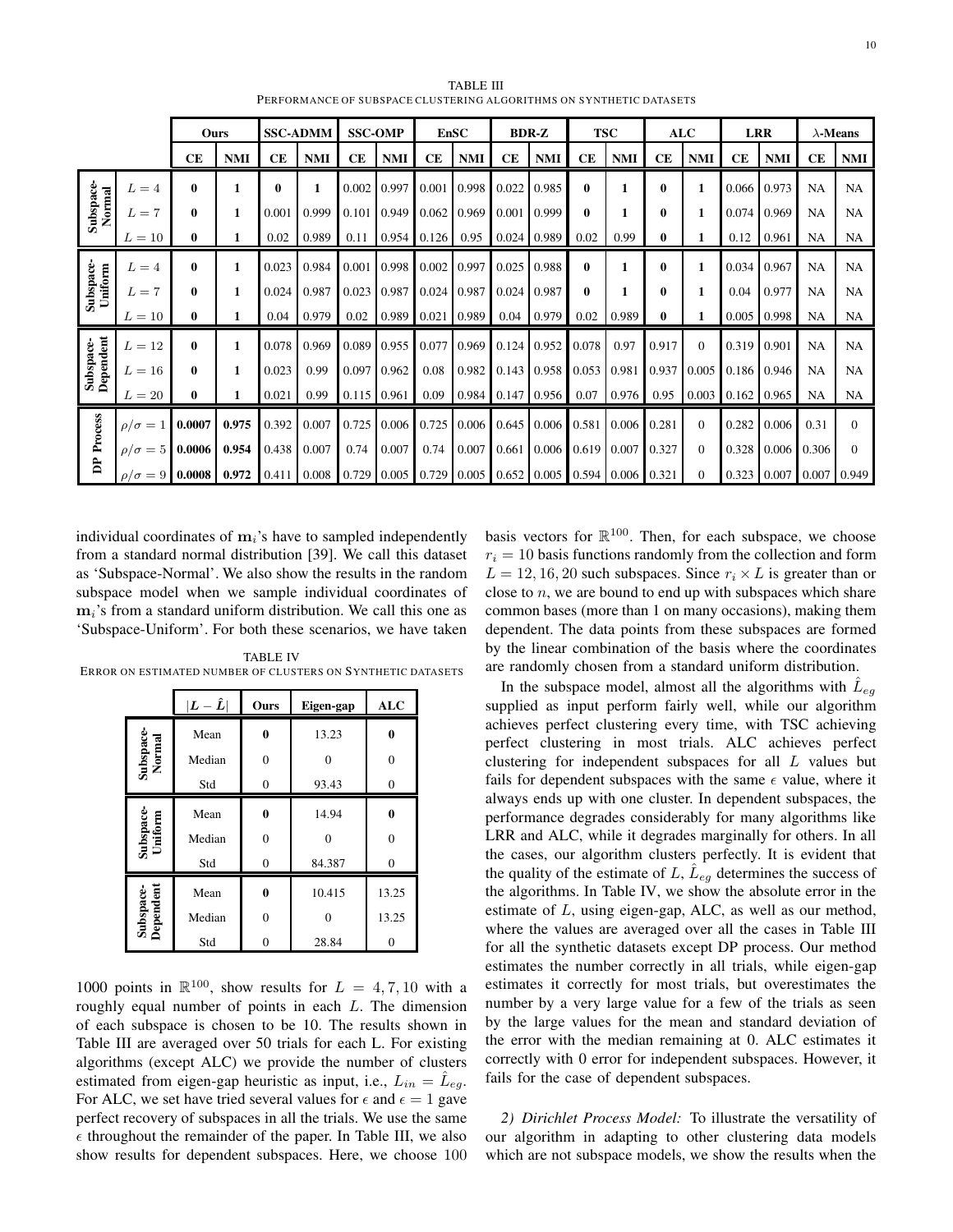TABLE V DETAILS OF SOME REAL DATASETS

| <b>Dataset</b>                           | $\boldsymbol{n}$ | N      |                |
|------------------------------------------|------------------|--------|----------------|
| Gene Expression Cancer RNA-Seq [57] [58] | 16383            | 801    | 5              |
| Novartis multi-tissue [59]               | 1000             | 103    | 4              |
| Wireless Indoor Localization [60] [58]   | 7                | 2000   | $\overline{4}$ |
| Phoneme [61]                             | 256              | 4509   | 5              |
| <b>MNIST</b> [62]                        | 784              | 40000  | 10             |
| Extended Yale-B [63], [64]               | 32256            | 2432   | 38             |
| Hopkins-155 [65]                         | 30-200           | 39-556 | 2,3            |

data points are obtained from Dirichlet Process (DP) [47]. The results are also summarized in Table III. For each of the listed  $\rho/\sigma$ , we performed 50 trials, generating 1000 points from  $\mathbb{R}^{100}$ each time. Here,  $\rho$  represent spread of cluster centroids, and  $\sigma$  represent spread of points around their respective centroid. Larger  $\rho/\sigma$  signifies widely separated dense clusters. For this dataset, we also include results from  $\lambda$ -means algorithm [46], a parameter tuning algorithm developed for DP model data. It tunes for the parameter  $\lambda$  in DP-means algorithm [47]. For each  $\rho/\sigma$ , we tune for  $\lambda$  in the first trial and use that value for remaining trials. It is observed that  $\lambda$ -means performs badly when  $\rho/\sigma$  is small. This is because it is a distance-metric based algorithm and at smaller  $\rho/\sigma$ , clusters are not well separated. For the case of DP dataset, we provide the true number of clusters L, as input to all the algorithms instead of eigen-gap estimates. Even then, the performances of existing algorithms are poor as evident from Table III. This shows the lack of adaptability to a non-subspace model for clustering. We can observe that our algorithm performs consistently better for all  $\rho/\sigma$  with mean CE < 0.08% and mean NMI > 0.954.

#### *C. Results on Real Datasets*

We illustrate the performances of our algorithm and other subspace clustering algorithms on some real datasets. Table V provides the details of the datasets we have used. The first two datasets are gene expression datasets. In such applications, the number of clusters in the dataset may not be known apriori. We have also performed experiments on popular image datasets, namely MNIST [62] and extended Yale-B [63], [64] as well as the motion segmentation problem in Hopkins-155 dataset [65]. The results for the first four datasets are given in Table VI, where all the existing algorithm except ALC are provided with  $L_{in} = \hat{L}_{eg}$ . For ALC, we provide  $\epsilon = 1$ . The comparison of estimates of the number of clusters using our algorithm with eigen-gap and ALC for various datasets are given in Table VII.

From Table VI, we can see that our algorithm outperforms all the other algorithms in most of the cases for these datasets. This can be interpreted as follows. The eigen-gap estimates for L, given in Table VII, that we provide as an input to the other algorithms are not necessarily very accurate. This, along with the improper setting of tuning parameters, affects the algorithm performances in Table VI. Our algorithm by virtue of being

non-parametric performs well across datasets without tuning or ground truth knowledge. Though our algorithm is developed for high dimensional data, its performance in wireless indoor localization dataset illustrates that we can also use it for low dimensional datasets. These results show the adaptability of the proposed algorithm across datasets of different types from diverse domains.

The results in Table VII reconfirm what we observed in Table IV that eigen-gap heuristic occasionally selects a very large number of clusters. For instance, consider the wireless indoor localization dataset, the eigen-gap heuristic provides 1999 clusters, i.e., it considered each point (except a pair) as a cluster. This results in high CE for the algorithms using that estimate. Here, our algorithm outputs 11 clusters, and the CE is quite low, suggesting that the excess 4 clusters are smaller in size. Also, in Phoneme dataset, our method has recovered the exact number of clusters, and it predicted one additional cluster in Gene Expression Cancer RNA-Seq and Novartis multi-tissue datasets. Hence, our algorithm is better at finding the number of clusters in these datasets.

*1) Results on image datasets:* We have also performed experiments on three image datasets - the popular MNIST dataset [62], face clustering using the extended Yale-B dataset [63], [64] and Hopkins-155 dataset [65] for motion segmentation. For each image in MNIST, we use extracted features from ScatNet [73] and then projected the features to dimension 500 using PCA and use them for all the algorithms. Due to memory limitations, we performed experiments by taking only 40000 data samples. Motivated from [74], we obtained DSIFT features for extended Yale-B dataset and projected them to dimension 500 using PCA and then obtained results for all the algorithms. We use the dataset as it is for Hopkins-155.

The parameters of EnSC are tuned for MNIST dataset, and those of SSC-ADMM are tuned to Hopkins. Note that eigengap heuristic seems to give extremely bad results in estimating the number of clusters (see Table VII) in image datasets. Our method does not require the number of clusters apriori. However, it requires a good set of initial clusters. In Table VIII, all existing algorithms are given the true number of clusters. Otherwise, if the eigen-gap heuristic is used, the results would be extremely poor with CE close to 1 and NMI closer to 0. Hence to be also fair to our method, which does not know the true number of clusters, we provide it with a pure set of initial clusters. For MNIST, we provide 2000 initial clusters, for extended Yale-B we give 266 clusters, and for Hopkins, we use 5 points per initial cluster in each video.

As seen from Table VIII, our method performs at par with the state-of-the-art in MNIST, using ScatNet features. Many algorithms for the large MNIST dataset are really slow. for instance, ALC did not converge even after days of running, and hence those results are not reported. Our algorithm, however, even ran with the whole dataset (70000 points), without a problem. It had a CE of 0.0018 and NMI of 0.9951 for the whole MNIST dataset when provided with 2800 initial clusters. For extended Yale-B using the feature extraction we described earlier, our algorithm outperforms all other methods with the lowest CE and highest NMI, even when other algorithms are provided with the right number of clusters and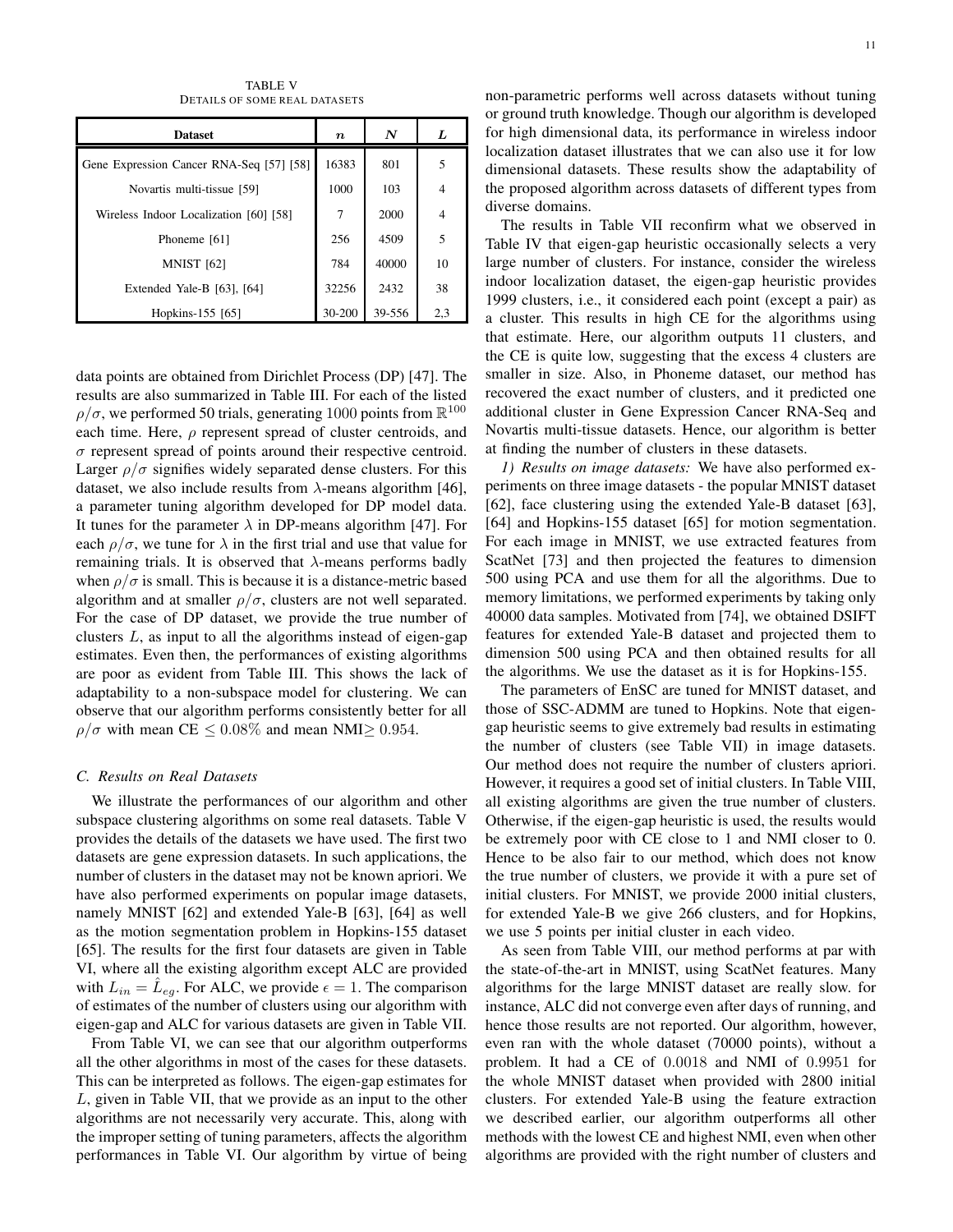| TABLE VI                                                            |  |
|---------------------------------------------------------------------|--|
| PERFORMANCE OF SUBSPACE CLUSTERING ALGORITHMS ON SOME REAL DATASETS |  |

| Algorithm       | <b>Gene Expression</b><br><b>Cancer RNA-Seq</b> |            | <b>Novartis</b><br>multi-tissue |            | <b>Wireless Indoor</b><br><b>Localization</b> |            | <b>Phoneme</b> |        |  |
|-----------------|-------------------------------------------------|------------|---------------------------------|------------|-----------------------------------------------|------------|----------------|--------|--|
|                 | CE                                              | <b>NMI</b> | CE                              | <b>NMI</b> | <b>CE</b>                                     | <b>NMI</b> | <b>CE</b>      | NMI    |  |
| Ours            | 0.0087                                          | 0.9769     | 0.1845                          | 0.7247     | 0.1720                                        | 0.7510     | 0.2790         | 0.6222 |  |
| <b>SSC-ADMM</b> | 0.0724                                          | 0.9363     | 0.8058                          | 0.5814     | 0.9975                                        | 0.3085     | 0.3387         | 0.7688 |  |
| <b>SSC-OMP</b>  | 0.0849                                          | 0.8716     | 0.8155                          | 0.5042     | 0.9975                                        | 0.3085     | 0.5445         | 0.2571 |  |
| EnSC            | 0.0674                                          | 0.9386     | 0.8058                          | 0.5896     | 0.9975                                        | 0.3085     | 0.3251         | 0.7688 |  |
| BDR-Z           | 0.0587                                          | 0.9454     | 0.8058                          | 0.5814     | 0.9980                                        | 0.3084     | 0.4400         | 0.3722 |  |
| <b>TSC</b>      | 0.0612                                          | 0.9441     | 0.8058                          | 0.6210     | 0.9975                                        | 0.3085     | 0.3227         | 0.7629 |  |
| <b>ALC</b>      | 0.7079                                          | 0.6298     | 0.7282                          | 0.3469     | 0.7500                                        | $\Omega$   | 0.8960         | 0.4390 |  |
| <b>LRR</b>      | 0.0637                                          | 0.9168     | 0.6311                          | 0.6557     | 0.9975                                        | 0.3085     | 0.4424         | 0.5682 |  |

TABLE VII ESTIMATED NUMBER OF CLUSTERS IN SOME REAL DATASETS

| <b>Dataset</b>                 | <b>Estimated number of clusters</b> |          |           |  |  |
|--------------------------------|-------------------------------------|----------|-----------|--|--|
|                                | $L_{our}$                           | $L_{eg}$ | $L_{ALC}$ |  |  |
| Gene Expression Cancer RNA-Seq | 6                                   | 6        | 18        |  |  |
| Novartis multi-tissue          | 5                                   | 21       |           |  |  |
| Wireless Indoor Localization   | 11                                  | 1999     |           |  |  |
| Phoneme                        | 5                                   | 3        | 45        |  |  |
| <b>MNIST</b>                   | 10                                  | 39997    |           |  |  |
| Extended Yale-B                | 39                                  | 2431     | 269       |  |  |
| Hopkins-155 (2 objects)        | 2.0083                              | 118.32   | 1.333     |  |  |
| Hopkins-155 (3 objects)        | 2.2                                 | 215.68   | 1.314     |  |  |

the parameters tuned through grid search. The influence of feature extraction for images on the success of the proposed method is discussed in detail in the next section. For the motion segmentation problem in Hopkins-155, our results are again at par with the state-of-the-art with only SSC-ADMM (which is tuned perfectly for this dataset) outperforming us marginally in terms of CE.

## VI. UTILITY OF OUR ALGORITHM

As stated previously, the proposed algorithm is designed such that it can perform parameter free clustering on a dataset, where the data vectors are such that there is sufficient difference in the statistical distribution between angles formed by points within a subspace and between subspaces. As observed from Fig. 2, whenever this assumption holds, there is a drastic jump in  $\gamma_K$  and rapid fall of  $\zeta_K$  when  $K = L$ . Thus, the possibility of success of the algorithm, can also be very easily visualized if one were to look at the evolution of  $\gamma_K$  and  $\zeta_K$ . In a dataset where the algorithm would do well, the  $\gamma_K$  value spikes noticeably at a certain point  $K$  where there is also a drastic fall in  $\zeta_K$ .

TABLE VIII PERFORMANCE OF SUBSPACE CLUSTERING ALGORITHMS ON IMAGE DATASETS

| Algorithm       | <b>Metric</b> | <b>Dataset</b> |             |             |  |
|-----------------|---------------|----------------|-------------|-------------|--|
|                 |               | <b>MNIST</b>   | Ext. Yale-B | Hopkins-155 |  |
| Ours            | <b>CE</b>     | 0.0015         | 0.0074      | 0.0938      |  |
|                 | <b>NMI</b>    | 0.9959         | 0.9979      | 0.7406      |  |
| <b>SSC-ADMM</b> | <b>CE</b>     | 0.1523         | 0.0185      | 0.0479      |  |
|                 | <b>NMI</b>    | 0.8540         | 0.9843      | 0.8719      |  |
| <b>SSC-OMP</b>  | CE.           | 0.0532         | 0.0888      | 0.7087      |  |
|                 | <b>NMI</b>    | 0.8784         | 0.9748      | 0.0280      |  |
| EnSC            | CE.           | 0.0404         | 0.0465      | 0.2176      |  |
|                 | <b>NMI</b>    | 0.9085         | 0.9803      | 0.5603      |  |
| BDR-Z           | CE.           | 0.3496         | 0.0366      | 0.1531      |  |
|                 | <b>NMI</b>    | 0.5504         | 0.9874      | 0.7278      |  |
| <b>TSC</b>      | <b>CE</b>     | 0.1650         | 0.0247      | 0.3735      |  |
|                 | <b>NMI</b>    | 0.8013         | 0.9884      | 0.3673      |  |
| <b>ALC</b>      | <b>CE</b>     |                | 0.3466      | 0.5900      |  |
|                 | <b>NMI</b>    |                | 0.7942      | 0.2393      |  |
| <b>LRR</b>      | <b>CE</b>     | 0.1831         | 0.3433      | 0.1246      |  |
|                 | <b>NMI</b>    | 0.8536         | 0.8810      | 0.7939      |  |

However, if the data are such that the distributions of angles formed by points within a subspace and of those between subspaces are very similar, then the algorithm will fail. There are many datasets, as highlighted in Section V, where the assumption holds approximately, and the algorithm can cluster effectively at high speed, without a hyperparameter. For some other popular datasets like the extended Yale-B, with the feature vector being vectorized image pixel values,  $\gamma_K$  evolves smoothly, and  $\gamma_K$  never crosses  $\zeta_K$ , as shown in Fig. 3 (a), indicating that the algorithm shall fail if we were to use the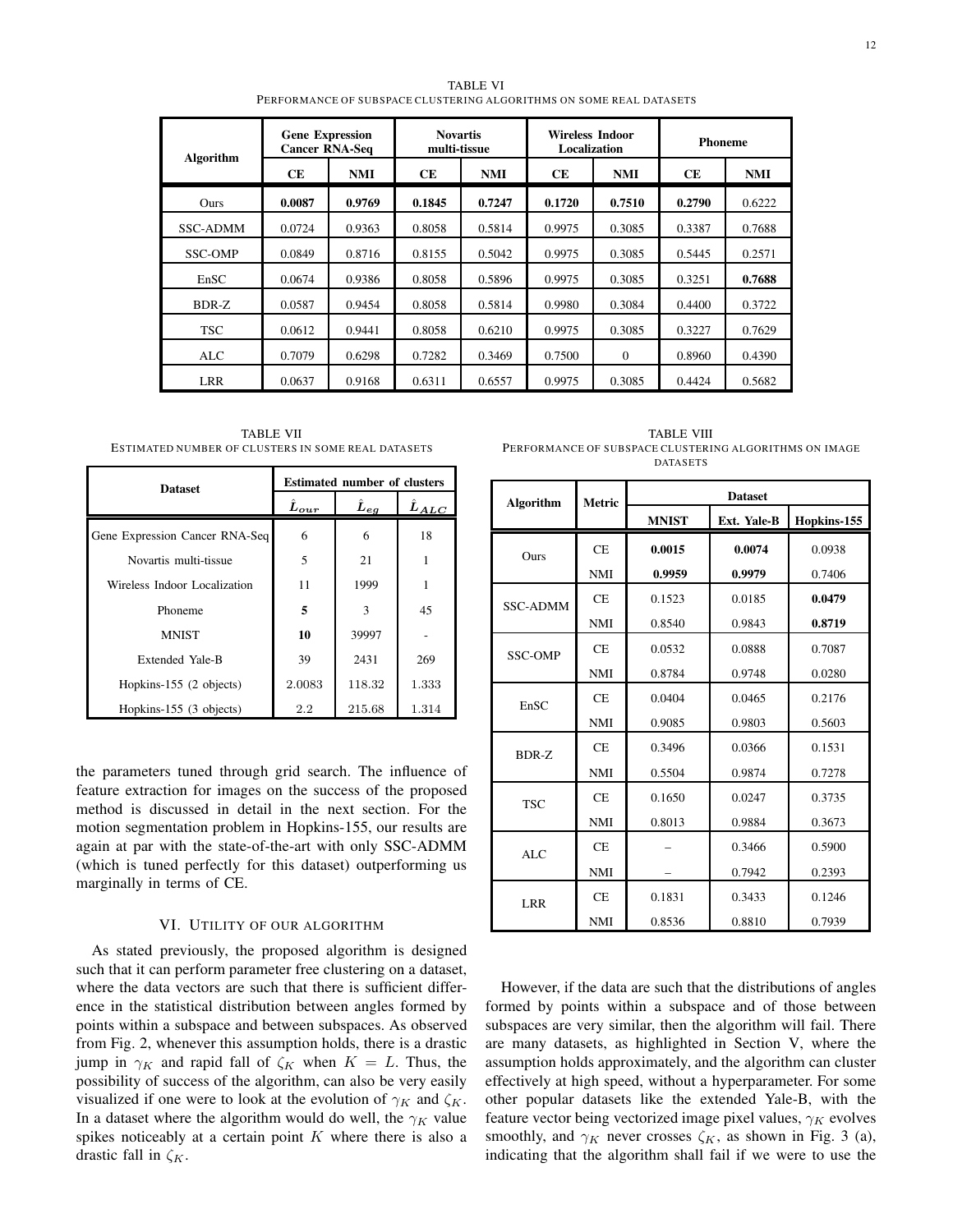TABLE IX RUN TIME OF ALGORITHMS ON EXT. YALE-B DATASET

| <b>Algorithm</b> | No. of parameters<br>(including $L_{in}$ ) | <b>Run time</b><br>(in seconds) |
|------------------|--------------------------------------------|---------------------------------|
| Ours             | 0                                          | 2.5                             |
| <b>SSC-ADMM</b>  | 2                                          | 21.3                            |
| <b>SSC-OMP</b>   | $\overline{c}$                             | 4.4                             |
| EnSC             | 3                                          | 6.6                             |
| BDR-Z            | 3                                          | 444.5                           |
| <b>TSC</b>       | $\overline{c}$                             | 7.6                             |
| <b>ALC</b>       |                                            | 1397.1                          |
| LRR              | 2                                          | 6267.1                          |



Fig. 3. Clustering score  $\gamma_K$  and threshold  $\zeta_K$  in Ext. Yale-B dataset

raw pixels as data vectors. This is potentially due to the fact that the inter-cluster diversity is less in this dataset, as noticed in [75]. However, a suitable feature extraction technique, like DSIFT used in Section V-C for extended Yale-B, ensures that there is sufficient separation between the statistical distribution of within-cluster and between cluster angles. This can be seen manifested in the behaviour of  $\gamma_K$ , as shown in Fig. 3 (b). The difference in the empirical statistical distributions of within-cluster and between-cluster angles before and after feature extraction for extended Yale-B dataset can be seen in Figs. 4 (a) and (b). There could exist a suitable feature extraction technique for every dataset, which could make the algorithm perform effective clustering in that dataset as well. But we have not pursued that line of research here since it is too domain-specific. We have demonstrated in Section V, the effectiveness of the algorithm in diverse domains and not just



Fig. 4. Distribution of within-cluster angles and between-clusters angles in Ext. Yale-B dataset corresponding to minimum empirical Bhattacharyya distance

in image datasets.

Furthermore, even though our algorithm may fail in some datasets, the possibility of failure can be readily identified by looking at  $\gamma_K$  and  $\zeta_K$ , without having to know the ground truth. Since the proposed algorithm is computationally efficient and tuning parameter free, one can apply the method to any dataset and see if the current feature vectors can be clustered effectively with the proposed method, with minimal effort by observing the evolution of  $\gamma_K$  and  $\zeta_K$ . Most of the other state of the art methods involve using tuning parameters, and to set them appropriately, one must have pre-hand knowledge of the ground truth. Even using the ground truth or with training sets, the time it takes to set appropriate tuning parameters is quite high. We provide the run time comparison for a single run of the algorithms in extended Yale-B dataset in Table IX. The second column gives information about the number of parameters required as input to the algorithm. For example, SSC-ADMM requires the number of clusters and one more tuning parameter. All the algorithms are run on the same system for fairness, and all algorithms are provided with the true number of clusters as an input. Note that our algorithm is roughly 8 times faster than SSC-ADMM, 550 times faster than ALC and 2500 times faster than LRR. It is evident that many existing algorithms take more time to obtain clustering, even with the predefined set of parameters. Setting the tuning parameters would take significant multiple of this time unless there is a predefined way to tune parameters other than grid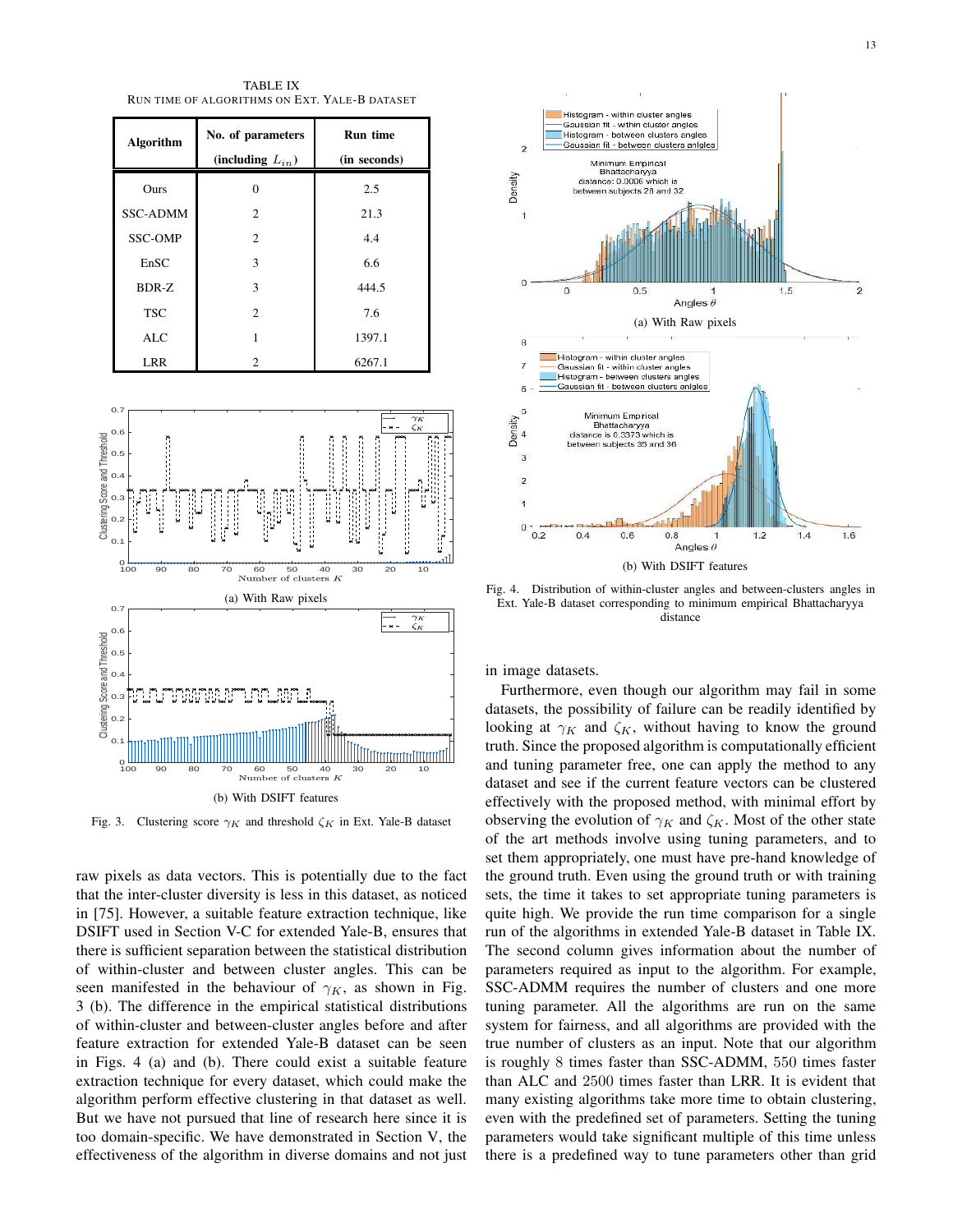search and cross-validation.

## VII. CONCLUSIONS

In this paper, we have proposed a parameter free algorithm for subspace clustering, which distinguishes between the points from different subspaces using the characteristics of the distribution of angles subtended by the points. The algorithm, which works without apriori parameter knowledge, starts with a fine clustering and merges the clusters iteratively until the clustering score crosses a threshold. We have theoretically analysed the algorithm and derived the threshold under an assumption on the data model and also proposed a parameter free initial clustering method. The performance of the proposed algorithm has been studied extensively in both synthetic as well as many real datasets. It has been observed that the proposed method performs on par with other existing methods which use true parameter knowledge, in terms of clustering error and estimated number of clusters and outperforms them in many cases, especially when the true parameters are unknown. In this work, we have used empirical Bhattacharyya distance as a discriminating criterion. However, one can use any other statistical distance provided one can derive the appropriate thresholds. This could be an interesting direction for future research.

## APPENDIX A PROOFS OF RESULTS IN SECTION IV-A

*Proof of Lemma 1.* Results in [40] is built on the basis of Lemma 12 from [39] which gives the distribution of angles between randomly chosen points in  $\mathbb{S}^{n-1}$ . Part a) is straight from Lemma 2 in [40]. Note that the angle between two points from different subspaces in Model 1 is statistically same as that between two points chosen uniformly at random from  $\mathbb{S}^{n-1}$  as in Lemma 9 in [40] and part b) follows Lemma 1 in [40]. For the convergence in distribution in (b): Let  $\tau = \sqrt{n-2} (\theta_{ij} - \frac{\pi}{2})$ . Using expression for  $h_n(\theta)$ , the log density of  $\tau$  can be obtained as

$$
\log_e g(\tau) = C_n + (n-2) \log_e \cos\left(\frac{\tau}{\sqrt{n-2}}\right),
$$

$$
\tau \in \left[-\sqrt{n-2} \frac{\pi}{2}, \sqrt{n-2} \frac{\pi}{2}\right],
$$

where  $\exp(C_n)$  is the normalization term depending on n alone. Using Taylor expansion about  $\tau = 0$ ,

$$
\log_e g(\tau) = C_n + (n-2) \left[ -\frac{\tau^2}{2(n-2)} - \frac{\tau^4}{12(n-2)^2} - \dots \right]
$$

$$
= C_n - \frac{\tau^2}{2} + O\left(\frac{1}{n}\right).
$$

 $\Rightarrow$   $g(\tau) \propto e^{-\frac{\tau^2}{2}}$  at the rate of  $O\left(\frac{1}{n}\right)$ . Thus,  $\tau \xrightarrow{\mathcal{D}} \mathcal{N}(0,1)$ and hence  $\theta_{ij} \stackrel{\mathcal{D}}{\longrightarrow} \mathcal{N}\left(\frac{\pi}{2}, \frac{1}{n-2}\right)$ ) at the rate of  $O\left(\frac{1}{n}\right)$ .

# APPENDIX B PROOF OF RESULTS IN SECTION IV-B

The following lemma is used to design subsets of independent samples for calculation of estimates.

**Lemma 3.** Let the constituent clusters be  $I_i$  =  $\{i_1, i_2, \ldots, i_{\omega_i}\}\$ and  $I_j = \{j_1, j_2, \ldots, j_{\omega_j}\}\$ and let them *contain only indices of points from the same subspace*  $U_a$ . Then,  $W_i = \{ \theta_{i_p i_q} \mid p, q = 1, 2, \ldots, \omega_i, p < q \}$  $and B_{ij} = \{\theta_{i_p j_q} \mid p = 1, 2, \ldots, \omega_i, q = 1, 2, \ldots, \omega_j\}.$  $Define \begin{cases} W_i^{t_i} = {\{0_{i_{(2k-1)}i_{(2k)}} | k = 1, 2, ..., \lfloor \frac{\omega_i}{2} \rfloor \}. \end{cases}$ *Then,*  $|W_i^{t_i}| = t_i = \left[\frac{\omega_i}{2}\right]$ . Let  $\omega = \min_i(\omega_i, \omega_j)$ . Define  $B_{ij}^{t_j} = \{\theta_{i_p j_p} \mid p = 1, 2, ..., \omega\}$ . Then,  $|B_{ij}^{t_j}| = t_j = \omega$ . The *following holds on the estimates under Assumption 1:*

- a)  $\mu_{w_i t_i}$  *and*  $\mu_{b_i t_j}$  *are calculated using independent angle samples.*
- b)  $\mu_{w_i t_i}$  *and*  $\mu_{b_i j t_j}$  *are independent.*
- c) The corresponding variance estimates  $\sigma_{w_i t_i}^2$  and  $\sigma_{b_i j t_j}^2$ *are also independent.*

*Proof.* As seen in the design of the set  $W_i^{t_i}$ , only one angle is chosen per data point in the set and hence the estimates using this set uses independent samples under Assumption 1. Also, the between angle set  $B_{ij}^{t_j}$  contains only one angle per data point which are independent. This proves part a). When we see both the sets together, they contain at most 2 angles formed by a point and under Assumption 1, the angles are pairwise independent if it involves the same point. Hence,  $W_i^{t_i} \cup B_{ij}^{t_j}$  contains only independent samples. Hence, the estimates which use disjoint samples from  $W_i^{t_i} \cup B_{ij}^{t_j}$  are independent. This proves part b) and c).

*Proof of Lemma 2.* Part a): Since we are working with independent samples as designed in Lemma 3 sampled from a Gaussian distribution with mean  $\nu_a$  and variance  $\rho_a^2$  as per Assumption 1,  $\mu_{w_i t_{ij}}, \mu_{b_{ij} t_{ij}} \sim \mathcal{N}(\nu_a, \frac{\rho_a^2}{t_{ij}})$  and  $\sigma_{w_i t_{ij}}^2$ ,  $\sigma_{b_{ij} t_{ij}}^2 \sim$  $\frac{\rho_a^2}{t_{ij}-1}\chi_{t_{ij}-1}^2$  which is a straight forward result on sample mean and variance of a Gaussian random sample as in Theorem 5.3.1 in [76]. Then,  $X_{ij}$  is the difference of independent Gaussian random variables with same mean.

$$
\Rightarrow X_{ij} \sim \mathcal{N}\left(0, \frac{2\rho_a^2}{t}\right) \text{ and } \frac{t}{2\rho_a^2} X_{ij}^2 \sim \chi_1^2.
$$

Part b) Similar to Part a), here we have

$$
\sigma_{w_i t_{ij}}^2 \sim \frac{\rho_a^2}{t_{ij} - 1} \chi_{t_{ij} - 1}^2 \qquad \sigma_{b_{ij} t_{ij}}^2 \sim \frac{\rho_{ab}^2}{t_{ij} - 1} \chi_{t_{ij} - 1}^2
$$

$$
(\mu_{w_i t_{ij}} - \mu_{b_{ij} t_{ij}}) \sim \mathcal{N}\left(\nu_a - \nu_{ab}, \frac{\rho_a^2 + \rho_{ab}^2}{t_{ij}}\right).
$$

From the distribution of difference in means, we can also define the distribution of its square as a scaled non-central  $\chi^2$  distribution.

$$
\frac{t_{ij}}{\rho_a^2 + \rho_{ab}^2} X_{ij}^2 \sim \chi^2 \left( k = 1, \lambda = t_{ij} \frac{(\nu_a - \nu_{ab})^2}{\rho_a^2 + \rho_{ab}^2} \right). \qquad \Box
$$

*Proof of Theorem 2.* From (10) in Lemma 2:

$$
\frac{t_{ij}}{\rho_a^2 + \rho_{ab}^2} X_{ij}^2 \ge t_{ij} \log_e (1 + M_{ab}) \alpha_{t_{ij}} \ w.p
$$
\n
$$
1 - F_{\chi^2(1, t_{ij} M_{ab}^2)}(t_{ij} \log_e (1 + M_{ab}) \alpha_{t_{ij}})
$$
\n(17)

Using the distributions for sample variances in (10),

$$
2\rho_a^2 - \rho_a^2 \alpha_{t_{ij}} \le \sigma_{w_i t_{ij}}^2 \le \rho_a^2 \alpha_{t_{ij}} \qquad w.p
$$
  

$$
F_{\chi_{t_{ij}-1}^2}((t_{ij}-1)\alpha_{t_{ij}}) - F_{\chi_{t_{ij}-1}^2}((t_{ij}-1)(2-\alpha_{t_{ij}}))
$$
 (18)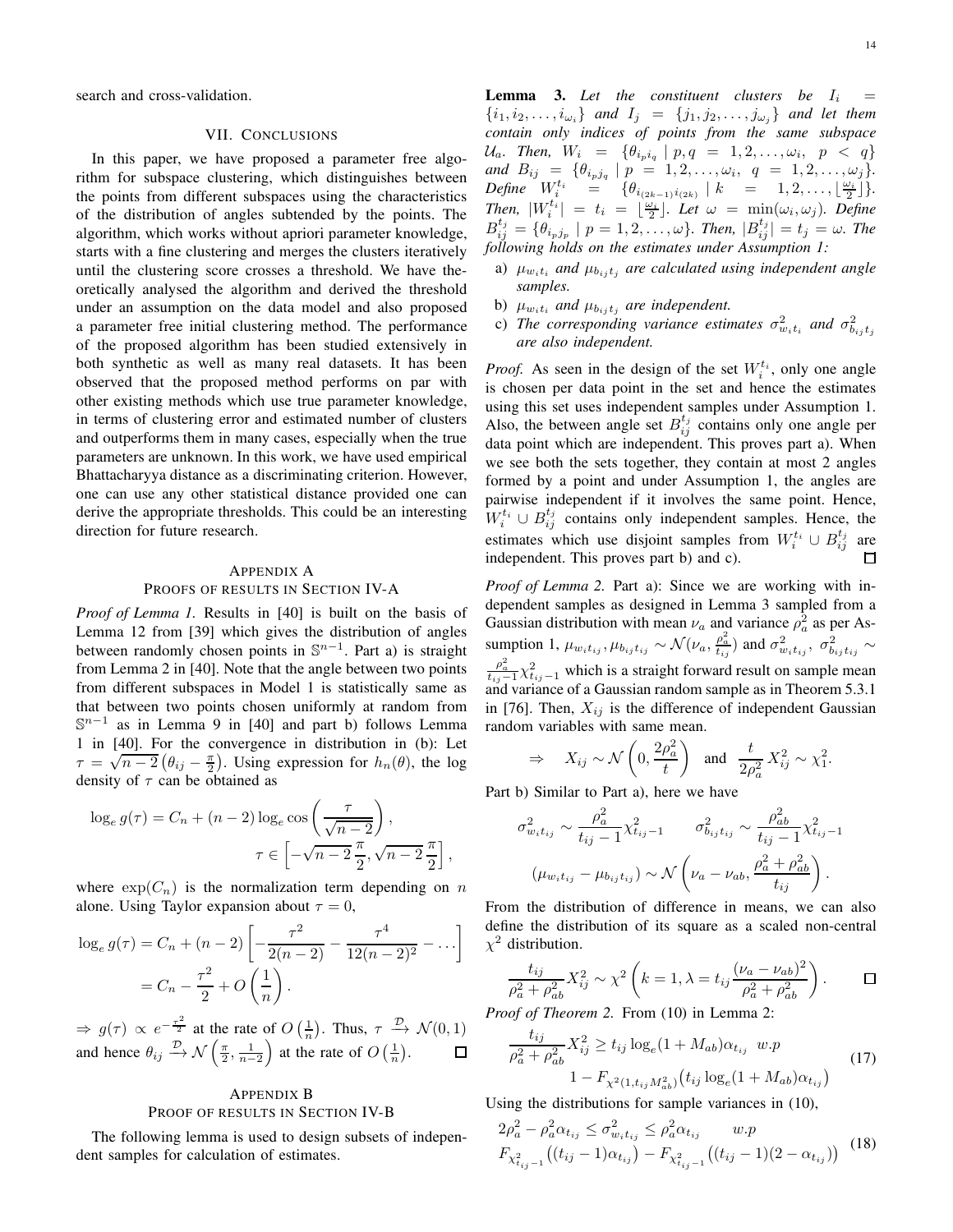and

$$
2\rho_{ab}^2 - \rho_{ab}^2 \alpha_{t_{ij}} \le \sigma_{b_{ij}t_{ij}}^2 \le \rho_{ab}^2 \alpha_{t_{ij}} \qquad w.p
$$
  

$$
F_{\chi_{t_{ij}-1}^2}((t_{ij}-1)\alpha_{t_{ij}}) - F_{\chi_{t_{ij}-1}^2}((t_{ij}-1)(2-\alpha_{t_{ij}})).
$$
 (19)

The independent events (17), (18) and (19) occur together  $w.p$ 

$$
\[F_{\chi_{t_{ij}-1}^{2}}((t_{ij}-1)\alpha_{t_{ij}}) - F_{\chi_{t_{ij}-1}^{2}}((t_{ij}-1)(2-\alpha_{t_{ij}}))\]^{2} \times \[1 - F_{\chi^{2}(1,t_{ij}M_{ab}^{2})}(t_{ij}\log_{e}(1+M_{ab})\alpha_{t_{ij}})\] = 1 - \delta_{t_{ij}}^{ab}.\text{ Consider}
$$

 $Y_{ij} \leq (\rho_a^2 + \rho_{ab}^2)\alpha_{t_{ij}}$ . From (18) and (19), This occurs  $w.p \geq$ 1 –  $\delta_{t_{ij}}^{ab}$ . Thus,  $U_{ij} = X_{ij}^2/Y_{ij} \geq$  $X^2_{ij}$  $\frac{y}{(\rho_a^2 + \rho_{ab}^2)\alpha_{t_{ij}}}$ . Using (17),

$$
\frac{1}{4}U_{ij} \ge \frac{\log_e(1 + M_{ab})}{4} \qquad w.p \ge 1 - \delta_{t_{ij}}^{ab}.\tag{20}
$$

Also from (18) and (19),

$$
V_{ij} = \frac{\sigma_{w_i t_{ij}}^2}{\sigma_{b_{ij} t_{ij}}^2} + \frac{\sigma_{b_{ij} t_{ij}}^2}{\sigma_{w_i t_{ij}}^2} \ge \frac{\rho_a^2 (2 - \alpha_{t_{ij}})}{\rho_{ab}^2 \alpha_{t_{ij}}} + \frac{\rho_{ab}^2 (2 - \alpha_{t_{ij}})}{\rho_a^2 \alpha_{t_{ij}}} \\
= \frac{2 - \alpha_{t_{ij}}}{\alpha_{t_{ij}}} R_{ab}.
$$

Hence,  $w.p \geq 1 - \delta_{t_{ij}}^{ab}$ ,

$$
\frac{1}{4}\log_e\left[\frac{V_{ij}}{4} + \frac{1}{2}\right] \ge \frac{1}{4}\log_e\left[\left(\frac{2 - \alpha_{t_{ij}}}{\alpha_{t_{ij}}}\right)\frac{R_{ab}}{4} + \frac{1}{2}\right].
$$
 (21)

Now let us look at  $d_{ij}$ . From (20) and (21),

$$
d_{ij} \ge \frac{\log_e(1 + M_{ab})}{4} + \frac{1}{4}\log_e\left[\left(\frac{2 - \alpha_{t_{ij}}}{\alpha_{t_{ij}}}\right)\frac{R_{ab}}{4} + \frac{1}{2}\right].
$$

To ensure  $d_{ij} \geq \frac{1}{\sqrt{t_{ij}}}$  $\frac{1}{t_{ij}-1}$   $w.p \ge 1 - \delta_{t_{ij}}^{ab}$ , it is sufficient that:

$$
\frac{\log_e(1+M_{ab})}{4} + \frac{1}{4}\log_e\left[\left(\frac{2-\alpha_{t_{ij}}}{\alpha_{t_{ij}}}\right)\frac{R_{ab}}{4} + \frac{1}{2}\right] \ge \frac{1}{\sqrt{t_{ij}-1}}.
$$

$$
\Rightarrow \left(\frac{2-\alpha_{t_{ij}}}{\alpha_{t_{ij}}}\right)R_{ab}(1+M_{ab}) \ge 4\alpha_{t_{ij}} - 2(1+M_{ab}).
$$

$$
\Rightarrow 4\alpha_{t_{ij}}^2 + (R_{ab} - 2)(1 + M_{ab})\alpha_{t_{ij}} - 2R_{ab}(1 + M_{ab}) \le 0. \tag{22}
$$

The roots of the above quadratic are obtained as  $(\psi_{ab}, \psi'_{ab}) =$ 

$$
\tfrac{-(1+M_{ab})(R_{ab}-2)\pm\sqrt{(1+M_{ab})^2(R_{ab}-2)^2+32R_{ab}(1+M_{ab})}}{8}.
$$
 If  $x>0$ 

then  $x + x^{-1} \ge 2 \Rightarrow R_{ab} \ge 2$ . Also,  $M_{ab} \ge 0$ . Thus, the roots are real and  $\psi'_{ab} \leq \psi_{ab}$ . Therefore, from (22), we have  $4(\alpha_{t_{ij}} - \psi'_{ab})(\alpha_{t_{ij}} - \psi_{ab}) \leq 0 \Rightarrow \psi'_{ab} \leq \alpha_{t_{ij}} \leq \psi_{ab}$ . If we assume  $\psi_{ab}$  < 1 and use the fact that  $M_{ab} \geq 0$ , we will arrive at the contradiction  $R_{ab} < 2$ . Thus,  $\psi_{ab} \geq 1$ . Also note that  $\alpha_{t_{ij}} \ge 1$  and  $\psi'_{ab} \le 0$ . Hence,  $1 \le \alpha_{t_{ij}} \le \psi_{ab}$  where

$$
\psi_{ab} = \frac{\sqrt{(R_{ab}-2)^2(1+M_{ab})^2+32R_{ab}(1+M_{ab})}-(R_{ab}-2)(1+M_{ab})}}{8}.
$$

Thus,  $d_{ij} \geq \frac{1}{\sqrt{t_{ij}}}$  $\frac{1}{t_{ij}-1}$ ,  $w.p \ge 1 - \delta_{t_{ij}}^{ab}$  if  $\alpha_{t_{ij}} \le \psi_{ab}$ 

$$
\Rightarrow t_{ij} \ge 1 + \frac{16}{(\log_e \psi_{ab})^2}.
$$

#### **REFERENCES**

- [1] R. Xu and D. C. Wunsch II, "Survey of clustering algorithms," *IEEE Trans. Neural Networks*, vol. 16, no. 3, pp. 645–678, 2005.
- [2] K. Beyer, J. Goldstein, R. Ramakrishnan, and U. Shaft, "When is "nearest neighbor" meaningful?" in *Int. Conf. Database Theory*. Springer, 1999, pp. 217–235.
- [3] L. Parsons, E. Haque, and H. Liu, "Subspace clustering for high dimensional data: a review," *ACM SIGKDD Explorations Newsletter*, vol. 6, no. 1, pp. 90–105, 2004.
- [4] V. S. Cherkassky and F. Mulier, *Learning from Data: Concepts, Theory, and Methods*, 1st ed. New York, NY, USA: John Wiley & Sons, Inc., 1998.
- [5] R. Basri and D. W. Jacobs, "Lambertian reflectance and linear subspaces," *IEEE Trans. Pattern Analysis and Machine Intelligence*, vol. 25, no. 2, pp. 218–233, 2003.
- [6] I. Jolliffe, *Principal component analysis (Springer Series in Statistics)*. Berlin, Germany: Springer, 2002.
- [7] R. Vidal, "Subspace clustering," *IEEE Signal Processing Magazine*, vol. 28, no. 2, pp. 52–68, 2011.
- [8] W. Hong, J. Wright, K. Huang, and Y. Ma, "Multiscale hybrid linear models for lossy image representation," *IEEE Trans. Image Processing*, vol. 15, no. 12, pp. 3655–3671, 2006.
- [9] R. Vidal, R. Tron, and R. Hartley, "Multiframe motion segmentation with missing data using powerfactorization and gpca," *Int. J. Computer Vision*, vol. 79, no. 1, pp. 85–105, 2008.
- [10] J. Ho, M.-H. Yang, J. Lim, K.-C. Lee, and D. Kriegman, "Clustering appearances of objects under varying illumination conditions," in *IEEE Conf. Computer Vision and Pattern Recognition*, vol. 1. IEEE, 2003, pp. 11–18.
- [11] A. Y. Yang, J. Wright, Y. Ma, and S. S. Sastry, "Unsupervised segmentation of natural images via lossy data compression," *Computer Vision and Image Understanding*, vol. 110, no. 2, pp. 212–225, 2008.
- [12] R. Vidal, Y. Ma, and S. Sastry, "Generalized principal component analysis (gpca)," *IEEE Trans. Pattern Analysis and Machine Intelligence*, vol. 27, no. 12, pp. 1945–1959, 2005.
- [13] R. Vidal, S. Soatto, Y. Ma, and S. Sastry, "An algebraic geometric approach to the identification of a class of linear hybrid systems," in *Int. Conf. on Decision and Control*. IEEE, 2003, pp. 167–172.
- [14] D. Jiang, C. Tang, and A. Zhang, "Cluster analysis for gene expression data: a survey," *IEEE Trans. Knowledge and Data Engineering*, vol. 16, no. 11, pp. 1370–1386, 2004.
- [15] E. Achtert, C. Böhm, H.-P. Kriegel, P. Kröger, I. Müller-Gorman, and A. Zimek, "Finding hierarchies of subspace clusters," in *European Conf. Principles of Data Mining and Knowledge Discovery*. Springer, 2006, pp. 446–453.
- [16] N. Agarwal, E. Haque, H. Liu, and L. Parsons, "Research paper recommender systems: A subspace clustering approach," in *Int. Conf. Web-Age Info. Management*. Springer, 2005, pp. 475–491.
- [17] X. Zhou, J. Liang, Y. Hu, and L. Guo, "Text document latent subspace clustering by plsa factors," in *IEEE/WIC/ACM Int. Joint Conf. Web Intelligence (WI) and Intelligent Agent Technologies (IAT)*, vol. 2. IEEE, 2014, pp. 442–448.
- [18] Y. Wu, Z. Zhang, T. S. Huang, and J. Y. Lin, "Multibody grouping via orthogonal subspace decomposition," in *IEEE Conf. Computer Vision and Pattern Recognition*, vol. 2. IEEE, 2001, pp. 252–257.
- [19] T. Zhang, A. Szlam, and G. Lerman, "Median k-flats for hybrid linear modeling with many outliers," in *Int. Conf. Computer Vision Workshops*. IEEE, 2009, pp. 234–241.
- [20] Y. Ma, H. Derksen, W. Hong, and J. Wright, "Segmentation of multivariate mixed data via lossy data coding and compression," *IEEE Trans. Pattern Analysis and Machine Intelligence*, vol. 29, no. 9, pp. 1546– 1562, 2007.
- [21] U. Von Luxburg, "A tutorial on spectral clustering," *Statistics and Computing*, vol. 17, no. 4, pp. 395–416, 2007.
- [22] E. Elhamifar and R. Vidal, "Sparse subspace clustering: Algorithm, theory, and applications," *IEEE Trans. Pattern Analysis and Machine Intelligence*, vol. 35, no. 11, pp. 2765–2781, 2013.
- [23] G. Liu, Z. Lin, S. Yan, J. Sun, Y. Yu, and Y. Ma, "Robust recovery of subspace structures by low-rank representation," *IEEE Trans. Pattern Analysis and Machine Intelligence*, vol. 35, no. 1, pp. 171–184, 2012.
- [24] E. L. Dyer, A. C. Sankaranarayanan, and R. G. Baraniuk, "Greedy feature selection for subspace clustering," *J. Machine Learning Research*, vol. 14, no. 1, pp. 2487–2517, 2013.
- [25] C. You, D. Robinson, and R. Vidal, "Scalable sparse subspace clustering by orthogonal matching pursuit," in *IEEE Conf. Computer Vision and Pattern Recognition*, 2016, pp. 3918–3927.